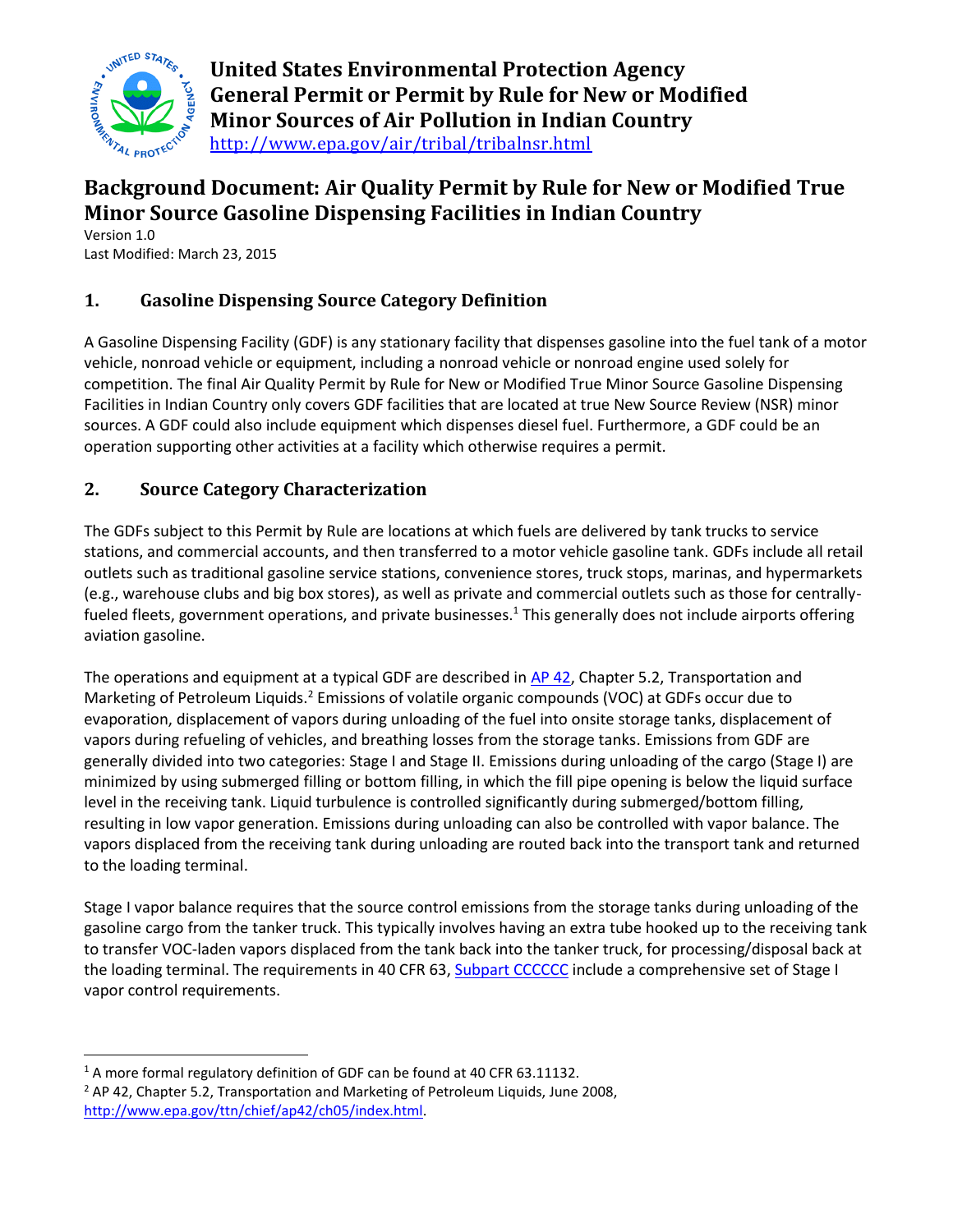Evaporative emissions from vehicle refueling and diurnal breathing (Stage II) can be controlled with vapor recovery devices.<sup>3</sup> Recovery of vapors displaced from the vehicle fuel tank during refueling can be accomplished with pump-based controls or vehicle-based onboard refueling vapor recovery (ORVR) systems. Pump-based Stage II vapor recovery requires that the GDF equip its dispensing pumps with nozzles that recover the VOCladen fumes that are displaced from the vehicle fuel tank during fueling. A coaxial tube and special nozzle are designed to attach to the vehicles fuel port and recover vented fumes during filling. The recovered fumes are pumped back into the fuel storage tank. ORVR controls, whose phase-in began in 1998 for new vehicles, are installed by the vehicle manufacturer. Stage II storage tank breathing loss emissions are controlled by vent pipe pressure/vacuum valves and fuel spillage has been reduced by limits on pump dispensing rates and fuel spillage standards for vehicles. <sup>4</sup>

The location of GDFs is highly correlated to human population density and vehicle traffic. The average GDF dispenses about 125,000 gallons per month (gpm). However, this value varies from under 10,000 gpm for some private outlets up to as much as 420,000 gpm in some very large retail outlets.<sup>5</sup> This is a wide range of throughputs, and it can be concluded that gasoline throughput at GDFs varies significantly.

## **3. State Minor Source Permit Programs**

The U.S. Environmental Protection Agency (EPA) reviewed state government websites for general permits for GDFs. These state permits were examined for use in developing the Permit by Rule for GDFs in Indian Country. The EPA selected appropriate elements from the state permits (such as general permits, registrations, permits by rule, etc.) in developing the documents and regulations for the Permit by Rule for this source category. Permit documents for GDFs issued by the States of [Alabama,](#page-13-0) [Arizona,](#page-13-0) California[, Iowa,](#page-13-0) New Jersey, Ohio, Oregon, and Nevada were examined in developing this Permit by Rule. Permits from these states were chosen for examination because of several characteristics they possess:

- <span id="page-1-5"></span><span id="page-1-4"></span><span id="page-1-3"></span><span id="page-1-2"></span><span id="page-1-1"></span><span id="page-1-0"></span>• Readily available;
- Clear throughput limits;
- Degree of regulatory control depends upon the amount of throughput;
- Comprehensive set of regulations; and
- Organization of the regulations followed the typical form for federal NSR permits:
	- o Limitations and standards, and
	- o Monitoring, testing, recordkeeping, and reporting requirements.

Typically, states do not require permits for facilities having gasoline throughputs less than 10,000 gallons per month. The state permits regulate VOC emissions from GDFs by regulating gasoline throughput and equipment requirements. Another common feature of these permits is that they replicate or incorporate by reference the requirements found in the Area Source National Emission Standards for Hazardous Air Pollutants (NESHAP) for Source Category: Gasoline Dispensing Facilities (40 CFR Part 63, Subpart CCCCCC). No GDF is exempt from the GDF NESHAP regulation, but the requirements vary depending on monthly fuel throughput. These state permits contain requirements for: work practices, submerged filling, Stage I vapor balance equipment for storage tank filling, inspections, and recordkeeping/reporting for throughput. Some states have permits for both ozone

 $\overline{a}$ 

 $3$  Ibid.

<sup>4</sup> Evaporation of fuel spillage is not included in the GDF emissions calculations, as they are considered as fugitive emissions for NSR purposes.

<sup>&</sup>lt;sup>5</sup> See Tables 1 and 2 of the report, "Analysis of Future Options for Connecticut's Gasoline Dispensing Facility Vapor Control Program," Connecticut Department of Energy and Environmental Protection, June, 2012.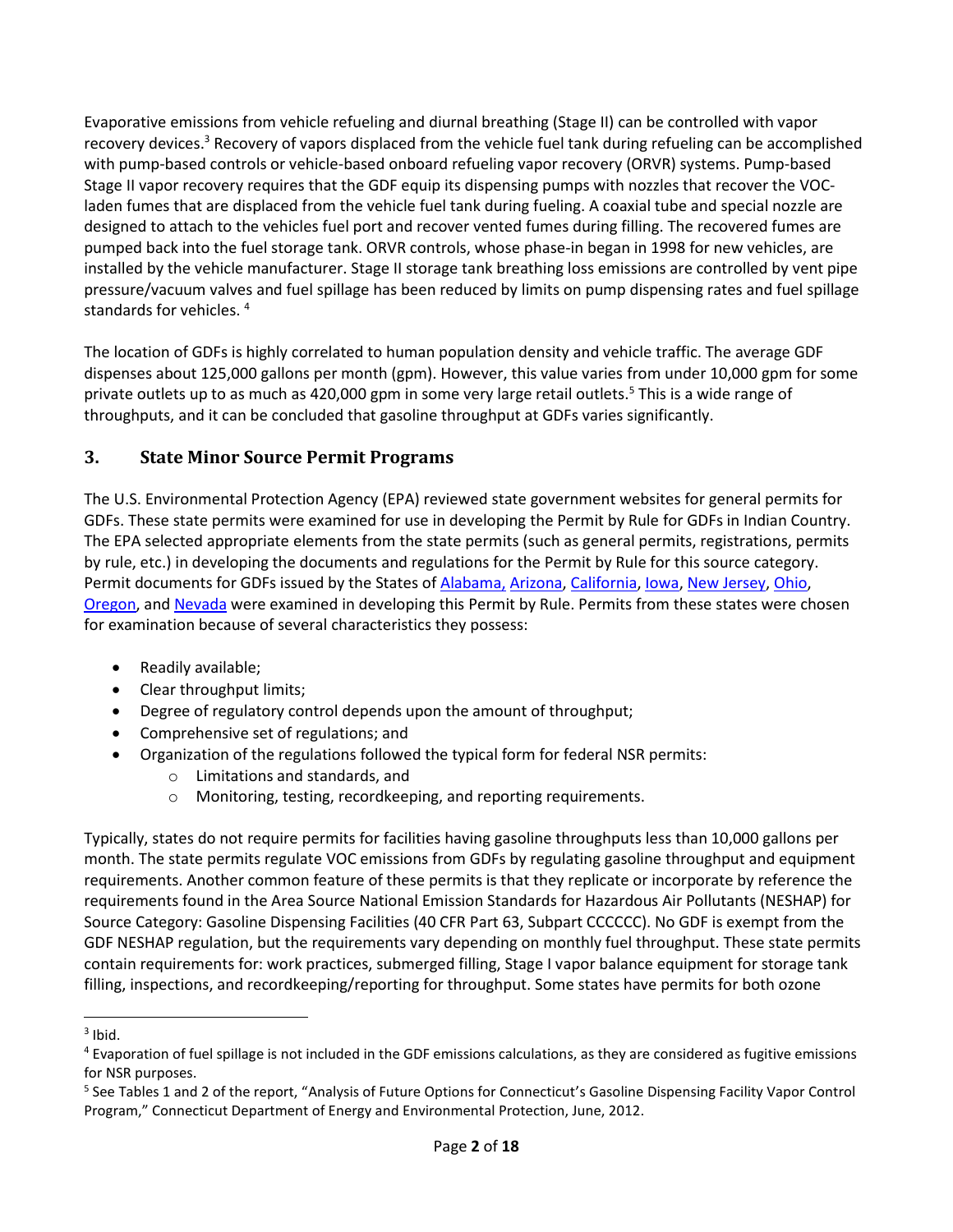attainment and nonattainment areas. The state permits for nonattainment areas, such as the State of New Jersey, contain additional requirements for Stage II vapor recovery equipment and testing. Although the EPA has determined that the widespread implementation of ORVR devices in the vehicle fleet have made Stage II vapor recovery unnecessary,<sup>6</sup> some states have not yet revised their State Implementation Plans (SIPs) to remove these requirements.

The California Air Resources Board (CARB) has developed an extensive set of regulations for controlling VOC emissions from GDFs. The EPA is proposing to incorporate the CARB requirements for controlling standing losses from aboveground storage tanks at GDFs into this Permit by Rule as the additional requirement for facilities located in serious, severe, or extreme ozone nonattainment areas.

## **4. Requirements for Permits by Rule**

## **4.1 Documents for Permits by Rule**

l

The EPA developed a standardized set of permit documents in support of the Permit by Rule for GDFs located in Indian Country. These consist of the following documents:

- Questionnaire: Assists the facility owner or operator in determining whether they are eligible for the Permit by Rule;
- Screening Processes for Threatened and Endangered Species and Historic Properties: For the permits by rule, we have separated the screening processes from the Notification of Coverage Forms and created a separate document, "Procedures to Address Threatened and Endangered Species and Historic Properties for New or Modified True Minor Sources in Indian Country Seeking Air Quality Permits by Rule";
- Notification of Coverage under the Permit by Rule: States the criteria for qualification, gathers information on the source, facility location, and source contact, requests technical information on the facility, the attainment status of the location, the facility's actual emissions for those sources undergoing modifications; and requests that the source certify they will comply with the requirements, which are included in the rule for GDFs at 40 CFR 49.164;
- Instructions: Guides the applicant in filling out the Notification of Coverage under the Permit by Rule;
- Air Quality Permit by Rule, Terms and Conditions: Contains the requirements and regulations with which the source must comply. The emission limitations, monitoring, recordkeeping and reporting requirements are in the permit, as well as requirements for sources located in nonattainment areas. (Note that all of the requirements and regulations with which the source must comply in a permit by rule are included in the rulemaking action the EPA has taken for this source category at 40 CFR 49.164.); and
- Potential to Emit (PTE) Calculator Spreadsheet: Allows applicants to calculate their PTE, based on owner inputs of the number of refueling positions at the GDF, the ozone attainment status of the GDFs physical location, and assuming compliance with EPA standards and continuous operation throughout the year. The PTE Calculator spreadsheet generates potential emissions, based on these inputs.

<sup>&</sup>lt;sup>6</sup> See EPA final rule, Air Quality: Widespread Use for Onboard Refueling Vapor Recovery and Stage II Waiver, (77 FR 28772, May 16, 2012) and public docket EPA-HQ-OAR-2010-1076.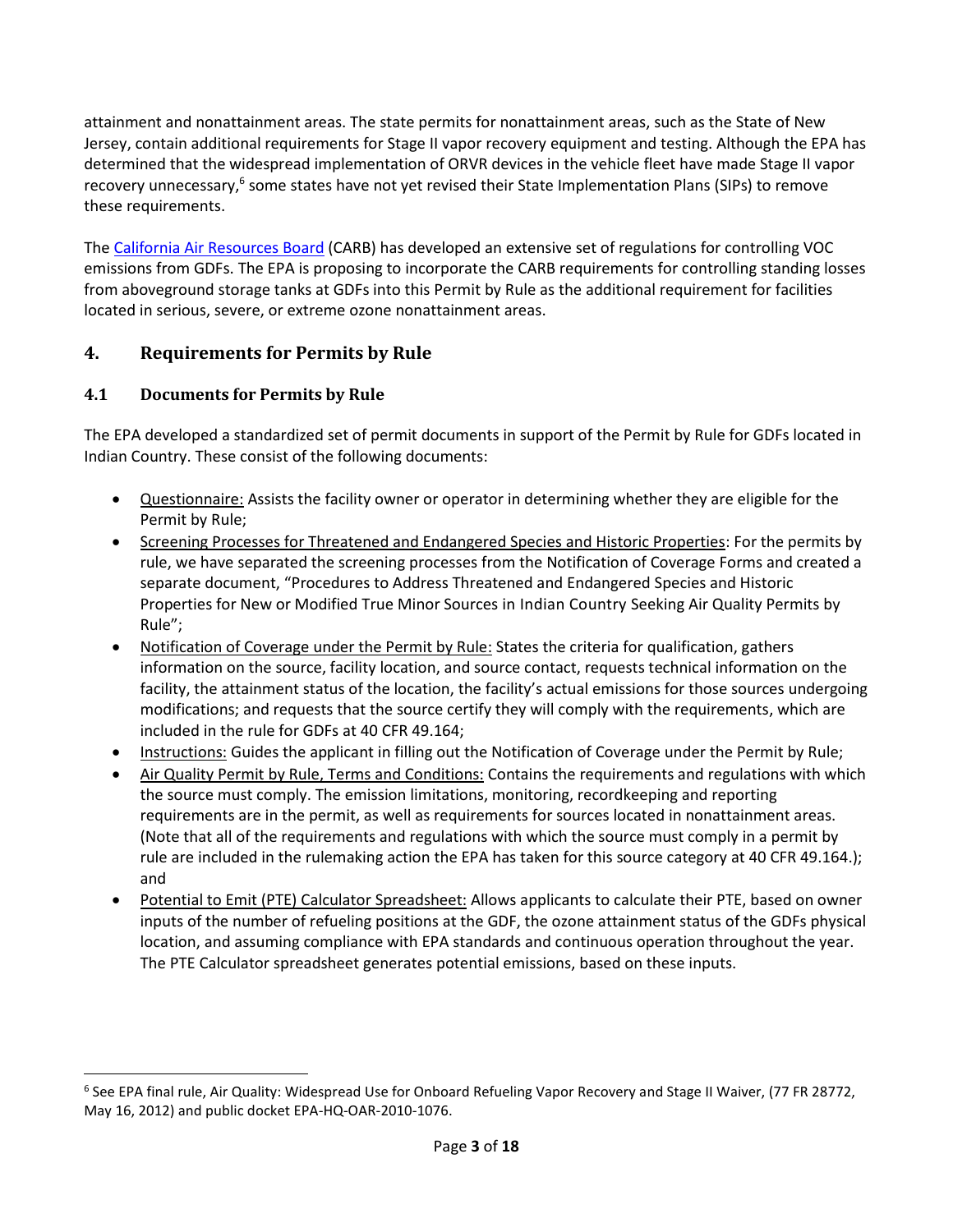## **4.2 Exemption and Qualification for Permits by Rule**

Facilities applying for the Permit by Rule must meet the following criteria:

- Must be a true NSR minor source; and
- Meet the emissions limitations established for the Permit by Rule.

New facilities with a PTE (or modifications to existing facilities with an emissions increase) lower than the minor NSR thresholds specified in the provisions of the Federal Indian Country Minor NSR Rule at 40 CFR 49.153 are exempt from the minor NSR program. The minor NSR thresholds are listed in Table 1 below. Facilities applying for the Permit by Rule may calculate their PTE using the PTE calculator provided to determine if their project is below these thresholds and, thus, exempt from the minor NSR program.

| Pollutant                          | <b>Attainment Area</b> | <b>Nonattainment Area</b> |
|------------------------------------|------------------------|---------------------------|
| Carbon Monoxide (CO)               | 10 tons per year (tpy) | 5 tpy                     |
| <b>Particulate Matter</b><br>(PM)  | 10 <sub>typy</sub>     | 5 tpy                     |
| $PM_{10}$                          | 5 tpy                  | 1 tpy                     |
| PM <sub>2.5</sub>                  | 3 tpy                  | $0.6$ tpy                 |
| Sulfur Dioxide (SO <sub>2</sub> )  | 10 tpy                 | 5 tpy                     |
| Nitrogen Oxides (NO <sub>x</sub> ) | 10 tpy                 | 5 tpy                     |
| VOC                                | 5 tpy                  | 2 tpy                     |

**Table 1: Minor NSR Thresholds in 40 CFR 49.153**

Under current EPA policy, only true NSR minor sources qualify for the Permit by Rule. Therefore, facilities will be required to compare their PTE to the NSR major source thresholds to determine if they qualify for the Permit by Rule. The NSR major source threshold for attainment areas is 250 tpy for any criteria pollutant. The NSR major source thresholds for nonattainment areas are summarized in Table 2 below:

| Pollutant                                    | <b>Nonattainment Classification</b> | <b>NSR Major Source Threshold</b> |
|----------------------------------------------|-------------------------------------|-----------------------------------|
| Ozone                                        | Marginal                            | 100 tpy of VOC or $NOx$           |
|                                              | Moderate                            | 100 tpy of VOC or $NOx$           |
|                                              | <b>Serious</b>                      | 50 tpy of VOC or NO <sub>x</sub>  |
|                                              | Severe                              | 25 tpy of VOC or NO <sub>x</sub>  |
|                                              | Extreme                             | 10 tpy of VOC or $NOx$            |
| $PM_{10}$                                    | Moderate                            | $100$ tpy                         |
|                                              | <b>Serious</b>                      | 70 tpy                            |
| CO.                                          | Moderate                            | $100$ tpy                         |
|                                              | Serious                             | 50 tpy                            |
| $SO_2$ , NO <sub>2</sub> , PM <sub>2.5</sub> | No nonattainment classification     | $100$ tpy                         |

**Table 2: NSR Major Source Thresholds for Nonattainment Areas**

If the facility's PTE is above the NSR major source threshold of 250 tpy, or above any applicable nonattainment area thresholds listed in Table 2 (for any pollutant for which the area in which the source is locating or modifying is designated nonattainment), then the facility does not qualify for the Permit by Rule. The following documents are available to assist sources in the screening and application process: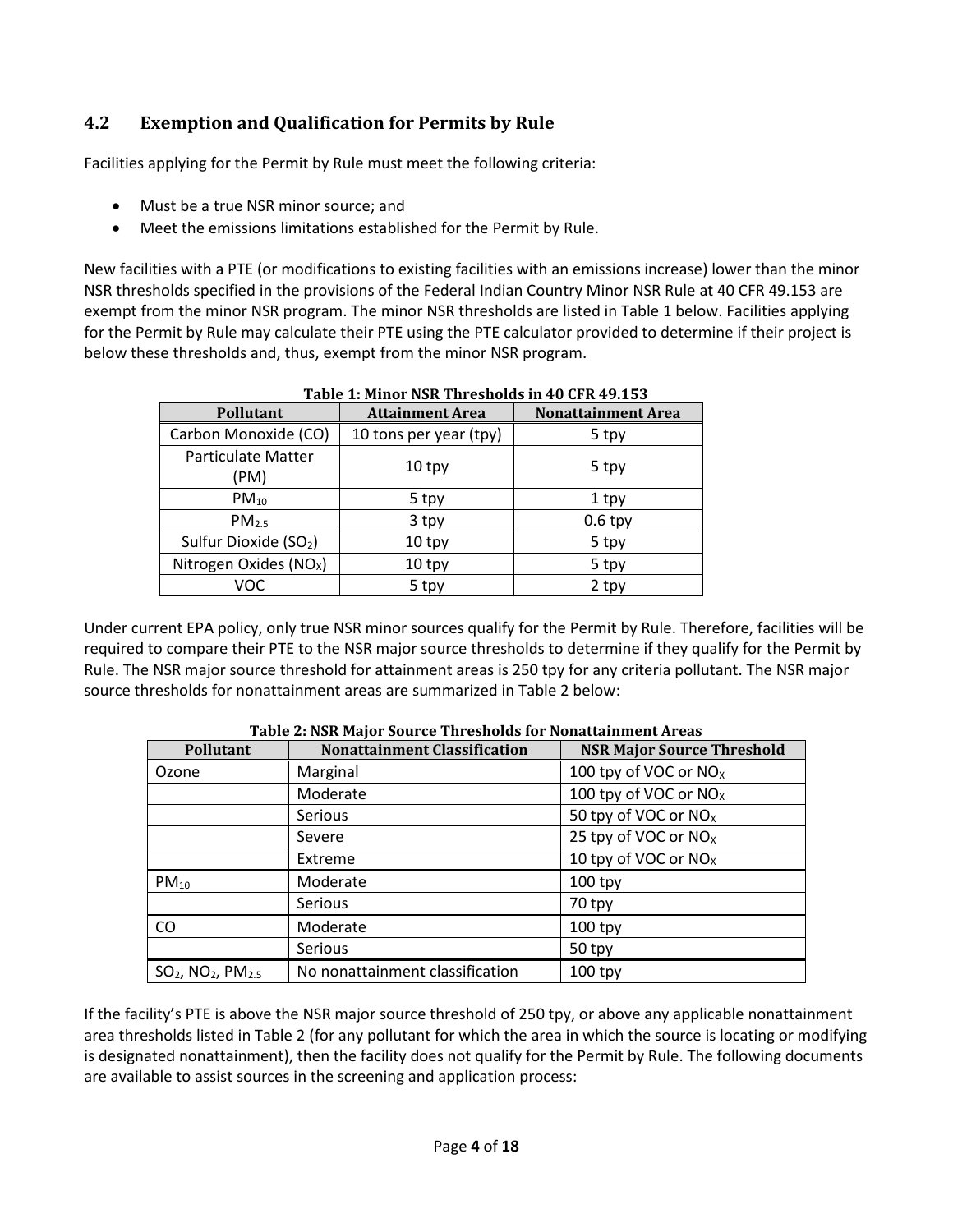- Questionnaire;
- Notification for Coverage under the Permit by Rule;
- Instructions for the Notification for Coverage under the Permit by Rule; and
- PTE calculator.

For facilities not exempt from the minor NSR program and having a PTE below the NSR major source thresholds, the facilities will further evaluate if they could meet the throughput limits and operating requirements established in this Permit by Rule. The specific requirements for the Permit by Rule are discussed in Sections 4.3 and 4.4. The emissions associated with the throughput limits are lower than the NSR major source thresholds and were derived as described below in Section 5.

## **4.3 Specific Permit Requirements for Permits by Rule**

The terms and conditions of the Permit by Rule are based on the required permit content and analyses in the Tribal Minor NSR Rule. The required permit content is listed in 40 CFR 49.155(a) – *What information must my permit include?* Below we describe the basis for the permit conditions.

### 40 CFR 49.155(a) $(1)$  – General Requirements

The rule establishes general requirements that each permit must identify: the effective date of the permit; the date by which the owner/operator must commence construction in order for the permit to remain valid; the emission units subject to the permit and their associated emission limitations; and monitoring, recordkeeping, and reporting requirements to assure compliance with the emission limitations. The Permit by Rule contains all of this required information, except for the emission units subject to the permit. Because of the nature of permits by rule we believe it is more appropriate to identify the emission units covered by the Permit by Rule in the Notification of Coverage. Each permit contains a separate section that specifically identifies the emission limitations and standards, monitoring and testing, recordkeeping, and reporting and notification requirements. The General Terms and Conditions in the Permit by Rule are a standardized set of boilerplate conditions included with permits by rule.

## 40 CFR 49.155(a) $(2)$  – Emission Limitations

The permit must contain the emission limitations determined by the reviewing authority under 40 CFR 49.154(c) for each affected emissions unit. 40 CFR 49.154(c) – *How will the reviewing authority determine the emission limitations that will be required in my permit?* – identifies the case-by-case control technology review that must be used by the reviewing authority to determine the appropriate level of control. In carrying out the case-bycase control technology review, the reviewing authority must consider the following factors:

- 1. Local air quality conditions;
- 2. Typical control technology or other emission reduction measures used by similar sources in surrounding areas;
- 3. Anticipated economic growth in the area; and
- 4. Cost-effective emission reduction alternatives.

In addition, the reviewing authority must require a numerical limit on the quantity, rate or concentration of emissions for each regulated NSR pollutant emitted by each affected emissions unit, for which such a limit is technically feasible. The emission limitation required may also be included as pollution prevention techniques, design standards, equipment standards, work practices, operational standards or any combination thereof. However, the emission limitations must assure that each affected emission unit will comply with all requirements of 40 CFR parts 60, 61, and 63, as well as any federal or tribal implementation plans that apply to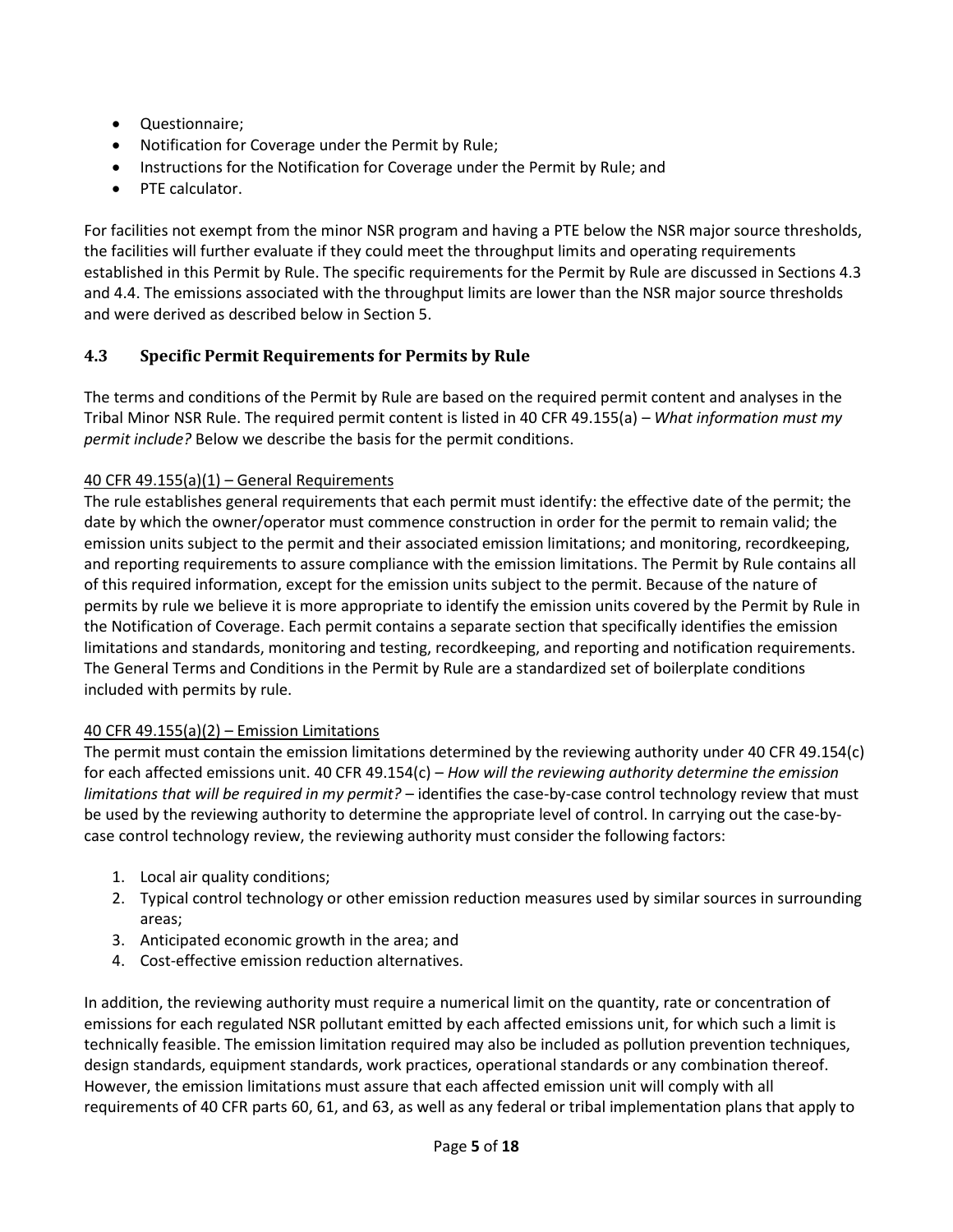the unit. Finally, the emission limitations required may not rely on a stack height that exceeds good engineering practice or any other dispersion technique, except as allowed by 40 CFR 51.118(b). To address the requirements for establishing emission limitations the following considerations were used for setting the limits in the Permit by Rule for GDFs:

- 1. Local air quality conditions To address this requirement, the Permit by Rule is not intended to apply to Title V major sources. For GDFs locating in serious, severe, or extreme ozone nonattainment areas throughput limits are necessary to ensure sources are below the applicable Title V major source (and major NSR) thresholds. As a result, GDFs locating in areas with worse air quality conditions must have less potential emissions. The Permit by Rule also includes specific emission limitations on aboveground storage tanks in those areas. The additional control requirements for nonattainment areas are discussed in Section 4.3.1. The derivation of emission limitations and the throughput limits in the applicability questionnaire, application, and Emission Limitations and Standards section of the Permit by Rule are discussed fully in Section 5.
- 2. Typical control technology or other emission reduction measures used by similar sources in surrounding areas – For sources locating in attainment areas we looked at the control requirements specified by 40 CFR parts 60, 61 and 63. These regulations establish minimum technology and emission limitations that must be met nationally and also meet the requirements of 40 CFR 49.154(c)(4) to ensure compliance with parts 60, 61, and 63. For this Permit by Rule we considered regulations that apply to the equipment at GDFs:
	- 40 CFR 63 Subpart CCCCCC National Emission Standards for Gasoline Dispensing Facilities;
	- 40 CFR 63 Subpart ZZZZ National Emission Standards for Hazardous Air Pollutants for Stationary Reciprocating Internal Combustion Engines;
	- 40 CFR 60 Subpart IIII Standards of Performance for Stationary Compression Ignition Internal Combustion Engines;
	- 40 CFR 60 Subpart JJJJ Standards of Performance for Stationary Spark Ignition Internal Combustion Engines; and
	- State permit examples.

Note that 40 CFR 60 Subpart Kb - Standards of Performance for Volatile Organic Liquid Storage Vessels (Including Petroleum Liquid Storage Vessels) for Which Construction, Reconstruction, or Modification Commenced after July 23, 1984 – does not apply to GDFs. See 40 CFR 60.110b(b)(6).

These regulations cover emissions from the following equipment at GDFs:

- Gasoline storage tanks and filling operations;
- Gasoline pumping operations; and
- **•** Emergency stationary engines.

Review of the regulations resulted in permit conditions requiring GDFs to meet the requirements for GDF that have a throughput of 100,000 gallons per month or more. This requires the GDFs to meet Stage I vapor recover requirements, use submerged filling, and to minimize emissions from spills and open containers. Certain small gasoline storage tanks are exempt from the Stage I vapor recovery requirements. Tanker tanks unloading gasoline into storage must meet certain work practice standards for reducing emissions.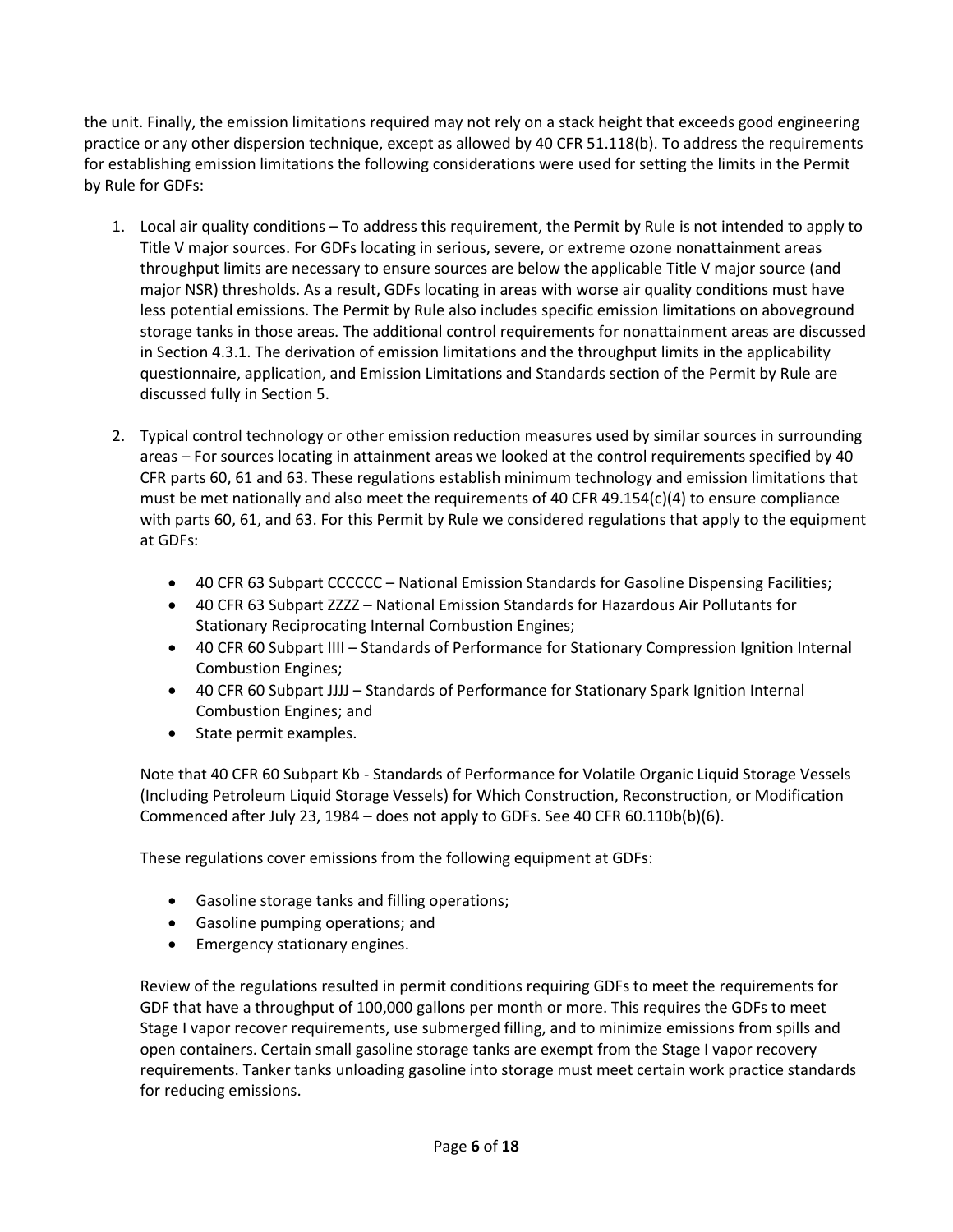Emergency engines, based on model year, must be certified to existing emission standards and those engines not required to be certified have to meet certain maintenance requirements. Those engines using fuel oil must use diesel or biodiesel with a sulfur content not to exceed 15 parts per million (ppm).

List of requirements in 40 CFR 63 Subpart CCCCCC, 40 CFR 60 Subpart IIII, and 40 CFR 60 Subpart ZZZZ:

- $\bullet$  40 CFR 63.11116(a) requirement to minimize vapor releases;
- 40 CFR 63.11117(b) requirement to use submerged filling;
- $\bullet$  40 CFR 63.11117(c) exception of certain tanks from 63.11117(b);
- 40 CFR 63.11118(b)(1) requirement to use Stage I dual-point vapor balance systems;
- $\bullet$  40 CFR 63.11118(c) exception of certain tanks from 63.11118(b)(1);
- $\bullet$  40 CFR 63.11118(d) requirements for cargo tanks;
- 40 CFR 63.11120(a) initial and ongoing testing requirements;
- Table 1 to Subpart CCCCCC of 40 CFR 63 management practices;
- Table 2 to Subpart CCCCCC of 40 CFR 63 management practices for a cargo tanks;
- 40 CFR 60.4205 and 60.4202 certification requirements for emergency compression ignition engines;
- 40 CFR 60.4207 fuel requirements for diesel;
- 40 CFR 60.4233 and 60.4231 certification requirements;
- 40 CFR 63.6603(a) requirements for existing emergency engines at area sources;
- $-40$  CFR 63.6604 fuel requirements;
- 40 CFR 63.6640 compliance requirements; and
- Table 2d to Subpart ZZZZ of 40 CFR 63 compliance requirements.
- 3. Anticipated economic growth in the area The reviewing authority may consider anticipated economic growth when determining whether coverage under the Permit by Rule is justifiable. Considering, however, that the Permit by Rule sets emission standards that are consistent with what is required by GDFs across the country in both attainment and non-attainment areas, we expect that this will rarely be a factor.
- 4. Cost-effective emission reduction alternatives The Permit by Rule sets emission standards that are consistent with what is required by GDFs across the country, based on the ozone status of the area where the source is locating. As such, the chosen technologies are considered widely available and consideration of more cost-effective alternatives is not necessary at this time. We intend to periodically review technology costs in the future to determine when more stringent, cost-effective technologies become widely available.

### 40 CFR 49.155(a)(3) – Monitoring Requirements

The Permit by Rule must include monitoring that is sufficient to assure compliance with the emission limitations that apply to the source. The Permit by Rule requires monitoring of the vapor control recover systems on a weekly basis to determine whether the equipment is in good working order. For sources located in extreme ozone nonattainment areas, this monitoring shall be performed daily. The Permit by Rule also requires initial performance testing to ensure the vapor recovery systems were designed properly. If located in a serious, severe, or extreme ozone nonattainment the permittee must also monitor the monthly gasoline throughput.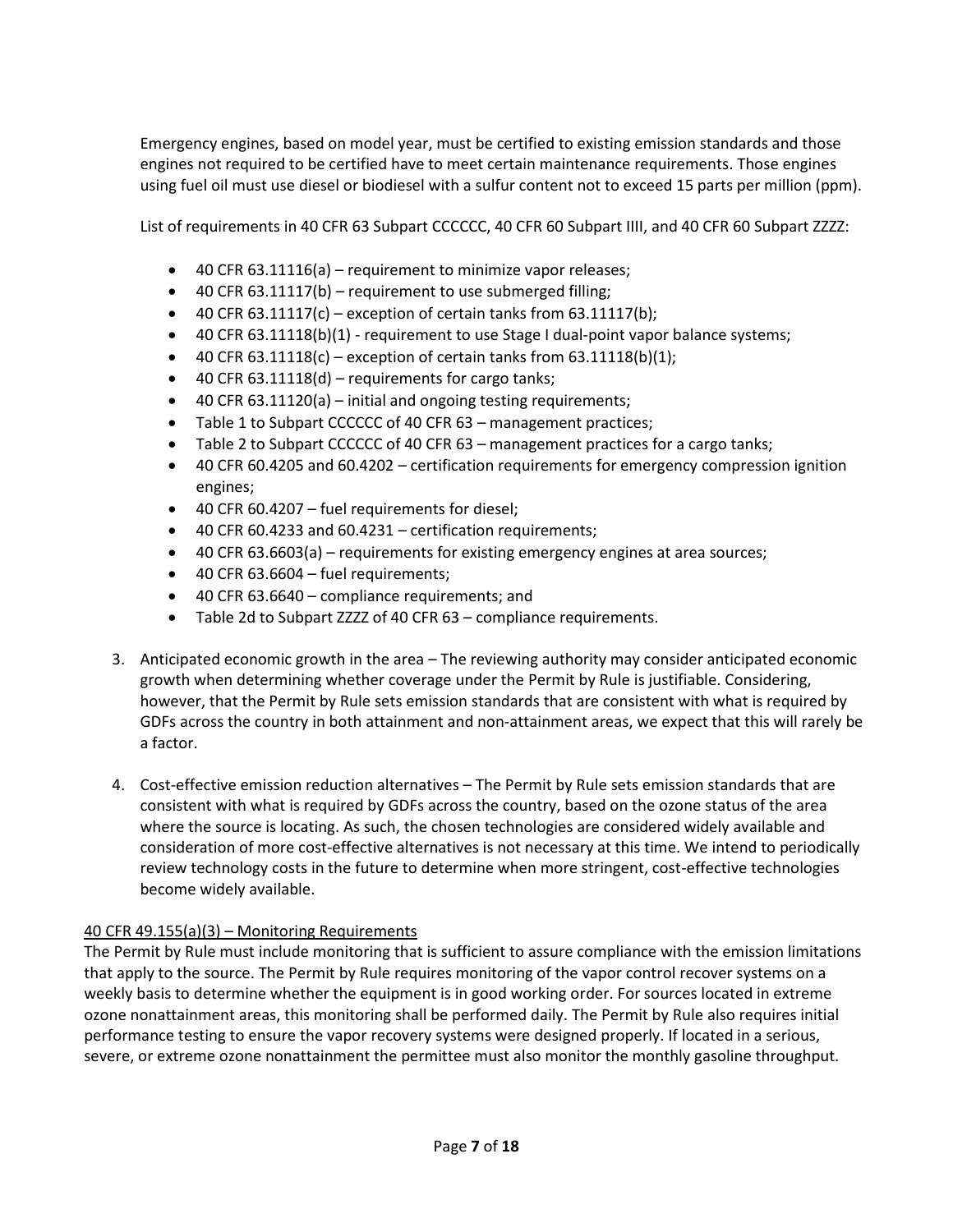### 40 CFR 49.155(a)(4) – Recordkeeping Requirements

The Permit by Rule must include recordkeeping that is sufficient to assure compliance with the emission limitations and monitoring requirements, including certain statements listed in 40 CFR 49.155(a)(4)(i) and (ii). In addition to the recordkeeping requirements in 40 CFR 49.155(a)(4)(i), the Permit by Rule also requires records of the weekly (or daily) inspections of the vapor recovery systems, the maintenance and use of emergency engines, and the results of each performance test required. If located in a serious, severe, or extreme ozone nonattainment area, the permittee must maintain records of monthly gasoline throughput and the 12-month rolling total of gasoline throughput.

### 40 CFR 49.155(a)(5) – Reporting Requirements

The Permit by Rule includes the reporting requirements listed in 40 CFR 49.155(a)(5)(i) and (ii) related to annual reports and reporting of deviations.

### 40 CFR 49.155(a)(6) – Severability Clause

The Permit by Rule includes a severability clause to ensure the continued validity of the other portions of the permit in the event of a challenge to a portion of the permit.

### 40 CFR 49.155(a)(7) – Additional Provisions

The Permit by Rule contains the additional provision required for each permit. These conditions are found in the General Provisions section of the Permit by Rule.

## **4.3.1 Requirements for Sources Located in Nonattainment Areas**

For sources located in nonattainment areas we looked at the control requirements required in other nonattainment areas in the country, specifically:

• South Coast Air Quality Management District (AQMD) Rule 461 Gasoline Transfer and Dispensing this rule is in an ozone nonattainment area (South Coast AQMD Rule 461)

Beyond what is already required for attainment areas in the Permit by Rule, this rule also has additional requirements for aboveground storage tanks (ASTs). Please see Section 4.3.2 for a discussion on why the Permit by Rule does not require Stage II controls. The certification procedure for ASTs is CP-206. CP-206 requires ASTs to meet standing loss emission limitations of 0.57 lbs VOC per 1,000 gallons per day for new ASTs and 2.26 lbs VOC per 1,000 gallons per day for modified or reconstructed ASTs. This requirement is included in the Permit by Rule as well as the applicable testing procedure to demonstrate compliance. The other limits that apply to attainment areas in the Permit by Rule also apply to nonattainment areas.

## **4.3.2 Additional Considerations not included in the Permit by Rule**

The Permit by Rule does not include Stage II vapor recovery which is common in some state permits reviewed. The reasons for not including these limits in this Permit by Rule are explained below:

Stage II Vapor Recovery: State permits for GDFs located in serious, severe, or extreme ozone nonattainment areas typically require that the gasoline dispensing pumps be equipped with Stage II vapor recovery equipment. Stage II controls were originally required in Section 182(b)(3) of the Clean Air Act (CAA), 42 U.S.C. 7511a(b)(3). The EPA promulgated rules requiring the installation of ORVR in all new motor vehicles. ORVR equipment<sup>7</sup>

 $\overline{\phantom{a}}$ <sup>7</sup> See the EPA websit[e http://epa.gov/otaq/orvr.htm](http://epa.gov/otaq/orvr.htm) for more information on ORVR.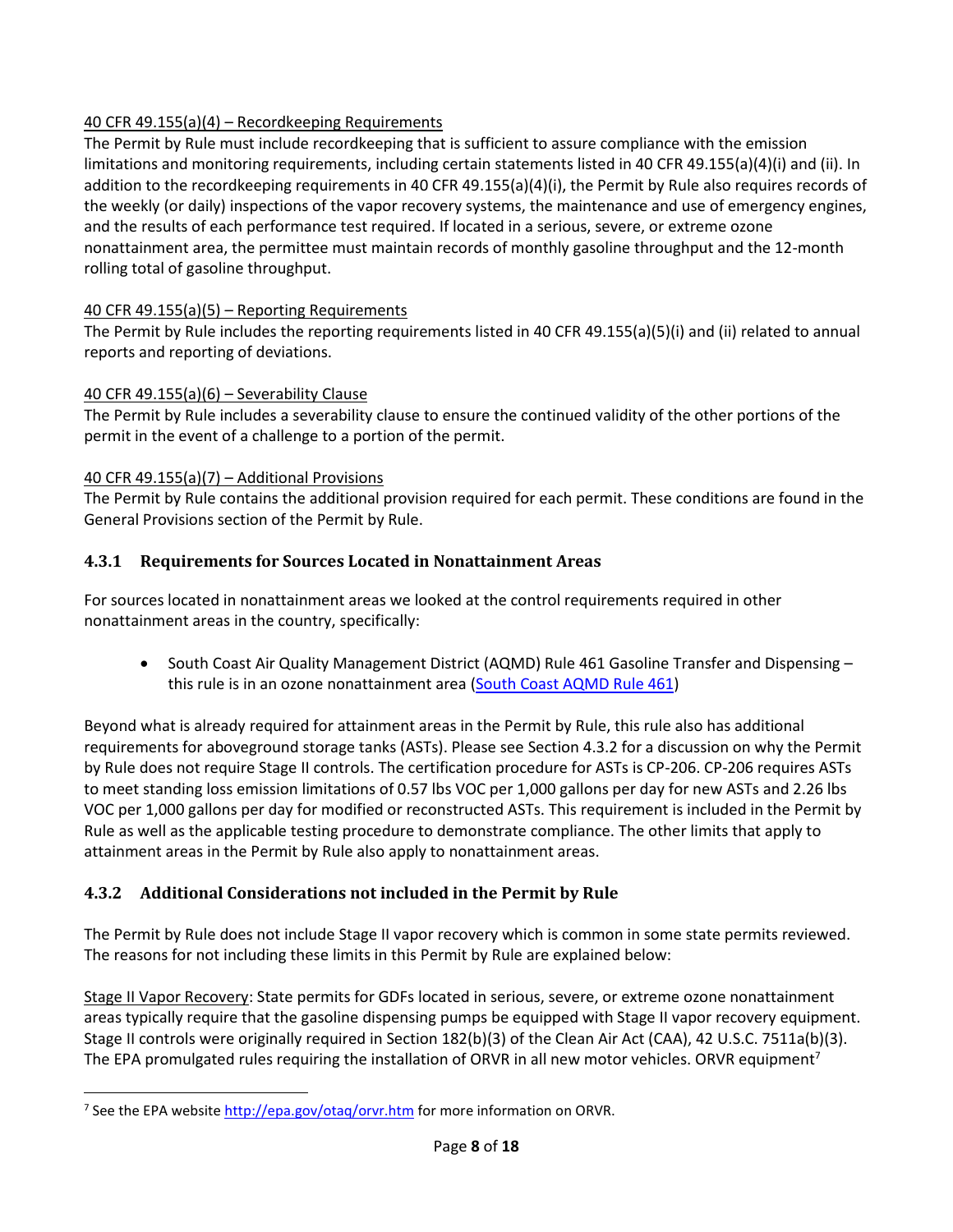replaces the need for Stage II vapor recovery at GDFs, and ORVR is being phased in to the motor vehicle fleet as older motor vehicles are replaced. The Congress recognized that ORVR and Stage II controls would eventually become redundant as the motor vehicle fleet turned over and thus included a provision that would allow states that had adopted Stage II requirements under section 182(b)(3) to remove those controls after the EPA found that ORVR was in widespread use in the motor vehicle fleet. On May 16, 2012, the EPA announced its finding that ORVR was in widespread use and Stage II was no longer required under section 182(b)(3) of the CAA for serious, severe, and extreme nonattainment areas.<sup>8</sup> However, states still need to revise their SIPs to remove it and address sections 110(l), 184(b)(2), and 193 requirements. Due to the time lag required to revise SIPs, state permits still contain Stage II requirements. The widespread use determination by the EPA indicates that ORVR is the governing control technology now and into the future. Therefore, Stage II vapor recovery is not required in this Permit by Rule for new or modified GDFs in tribal areas. However, the GDF Permit by Rule is not available for GDFs locating or modifying within the geographical boundaries of the State of California. Stage II vapor recovery continues to be in widespread use in California due to the significant air quality problems in that area. EPA may later develop a general permit or permit by rule applicable within California.

### **4.4 Information on Completing Screening Processes Prior to Submitting a Notification of Coverage under the Permit by Rule**

Prior to seeking coverage under this Permit by Rule, sources must obtain confirmation from the EPA that the source has satisfactorily completed the screening processes specified for the Endangered Species Act and the National Historic Preservation Act. The document entitled "Procedures to Address Threatened and Endangered Species and Historic Properties for New or Modified True Minor Sources in Indian Country Seeking Air Quality Permits by Rule," contains EPA's guidance to assist sources in completing these processes.

## **5. Emission Limitations<sup>9</sup> and Surrogate Throughput Limits**

## **5.1 Developing the Surrogate Limits and Limitations**

l

The EPA evaluated the emissions from equipment in use at a typical GDF. VOC is the primary pollutant of concern. The EPA examined the minor NSR thresholds for VOC (shown in Table 1 above) and derived the corresponding fuel throughput applicability limits for sources in attainment, unclassifiable or attainment/unclassifiable areas and nonattainment areas (see Table 3). These are the fuel throughput levels corresponding to the PTE of VOC at which the NSR rule becomes applicable to a GDF.

The EPA used the pollutant emissions levels from the minor source NSR applicability thresholds in Table 1 of 40 CFR 49.153 (Review of New Sources and Modifications in Indian Country) to back calculate the gasoline throughput limits for permit applicability for attainment and nonattainment areas as shown in Table 3. VOC emissions due to storage tank refilling, displacement from the vehicle tank, and storage tank breathing losses are calculated using emission factors from AP 42, Chapter 5.2, Transportation and Marketing of Petroleum Liquids, and recent EPA guidance<sup>10</sup> and findings,<sup>11</sup> based on the throughput of gasoline. Stage I and Stage II type

<sup>&</sup>lt;sup>8</sup> See EPA final rule, Air Quality: Widespread Use for Onboard Refueling Vapor Recovery and Stage II Waiver, (77 FR 28772, May 16, 2012) and public docket EPA-HQ-OAR-2010-1076.

<sup>&</sup>lt;sup>9</sup> The definition of emission limitation used in this Background Document is the one provided in the Indian Country NSR rule (described in Section 4.3) and includes requirements established by the reviewing authority that relate to the operation of a source, which allows for the use of production throughput limits.

<sup>&</sup>lt;sup>10</sup> U.S.EPA, Guidance on Removing Stage II Gasoline Vapor Control Programs from State Implementation Plans and Assessing Comparable Measures, EPA-457/B-12-001, August 7, 2012.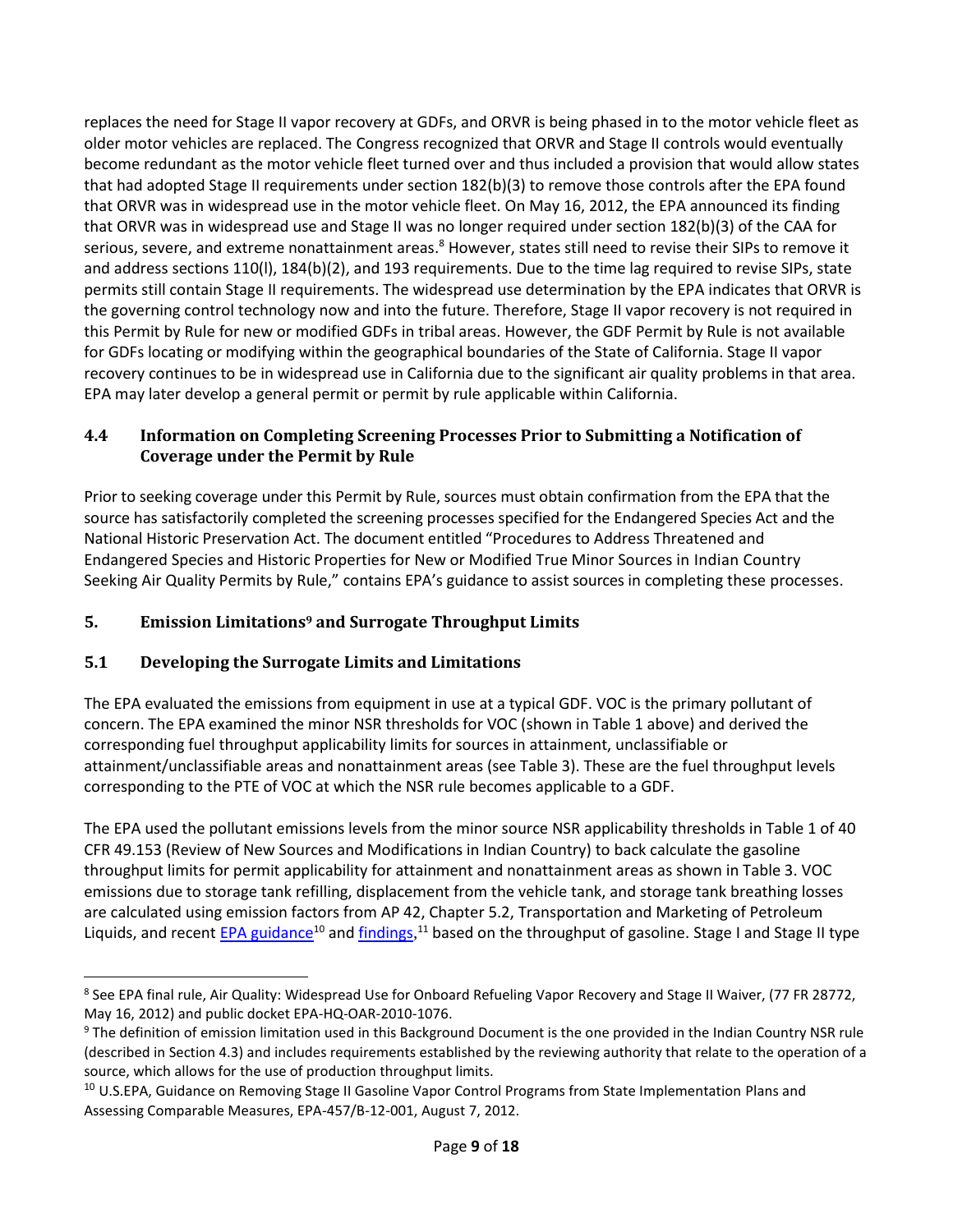emissions occur with diesel fuel dispensing operations but they are very low. The true vapor pressure of diesel fuel is only about 0.2 percent of 7 psi RVP gasoline at 70°F. For completeness, the PTE calculator provided as part of this Permit by Rule includes diesel emissions but these in total would be very small in comparison to gasoline vapor emissions. For 2014, a gasoline throughput of 2,105,263 gallons per year was determined to be equivalent to 2 tpy of VOC emissions. This is the NSR pollutant emission applicability threshold for ozone nonattainment areas. Similarly, for 2014, a gasoline throughput of 4,016,064 gallons per year was determined to be equivalent to 5 tpy of VOC emissions. This is the NSR pollutant emission applicability threshold for ozone attainment areas. Sample calculations showing how these throughputs were determined are shown in Appendix A. It should be noted that these calculations are for 2014, and the results would be different (and throughput limits likely larger) for later years.

| <b>Attainment Status</b>                                                     | <b>Lower Fuel Throughput Limits</b><br>(gallons/year) |
|------------------------------------------------------------------------------|-------------------------------------------------------|
| Ozone Attainment,<br>Unclassifiable or<br>Attainment/Unclassifiable<br>Areas | 4,016,064                                             |
| <b>Ozone Nonattainment Areas</b>                                             | 2,105,263                                             |

 **Table 3. Lower Fuel Throughput Limits for 2014**

These emission numbers assume that all GDFs that dispense more than 1,200,000 gallons per year will be using Stage I vapor controls, as required under 40 CFR 63.11118. These emission numbers also assume that 82% of the motor vehicle fleet has ORVR installed<sup>12</sup> and this will reduce displacement emissions during refueling by about 80%. As the percentage of the vehicle fleet with ORVR installed increases over time, the emissions of VOC during refueling will decrease. Table 4 shows the EPA's estimate of the percentage of the vehicle fleet with ORVR.

|      | Table 4: Feltent of Venitie Fieet with ONVN |
|------|---------------------------------------------|
| Year | % ORVR                                      |
| 2011 | 72%                                         |
| 2014 | 82%                                         |
| 2020 | 92%                                         |
| 2025 | 96%                                         |

 **Table 4: Percent of Vehicle Fleet with ORVR**

In order to determine if an upper gasoline throughput limit was necessary for GDFs located in ozone attainment, unclassifiable or attainment/unclassifiable areas, the EPA examined the throughputs of gasoline that would correspond to emissions of VOC at NSR major source levels. The EPA examined if there is a natural ceiling on the amount of fuel a single GDF can dispense. A study of Canadian gasoline retailers found that the average gasoline retailer dispensed 3.22 million liters (850,634 gallons) of fuel per year in 2010. The largest retailers had average sales of 8 million liters, while some had maximum throughputs in excess of 10 million liters (2.64 million gallons). This data indicates that GDFs do have some practical upper limit on the amount of gasoline that can be sold at a single gasoline station. The traffic congestion and wait times at the pumps at a gasoline station serve as a

l

<sup>11</sup> Glenn Passavant, OTAQ, Memorandum to Public Docket EPA-HQ-OAR-2010-1076, Updated Data for ORVR Widespread Use Assessment, 2012.

<sup>&</sup>lt;sup>12</sup> Glenn Passavant, OTAQ, Memorandum to Public Docket EPA-HQ-OAR-2010-1076, Updated Data for ORVR Widespread Use Assessment, 2012.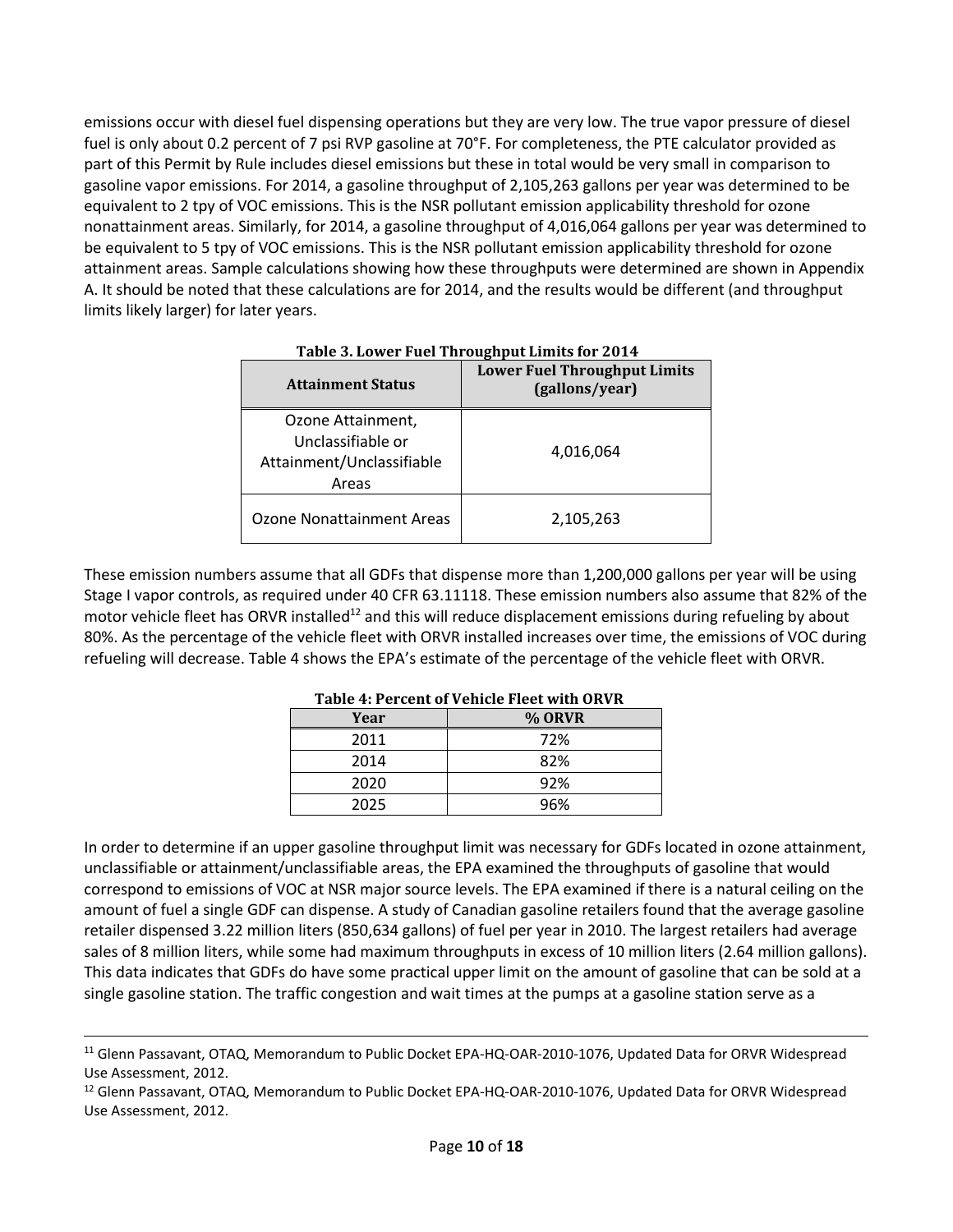bottleneck on the potential emissions of VOC due to vehicle tank refueling. A throughput of 2,640,000 gallons of fuel per year results in approximately 2.6 tons of VOC emissions for a GDF located in an ozone nonattainment area. This is well below the NSR major source threshold.

This line of reasoning is further reinforced by use of the PTE calculator. For 2014, to reach emissions of 5tpy a GDF would have to pump 5.3 million gallons per year or 440,000 gallons per month. This is at the high end of population estimates identified in analysis conducted by the New York Department of Environmental Conservation. The widespread implementation of ORVR, reformulated gasoline blends for nonattainment areas, and studies showing decreased spillage losses all contribute to lower emissions at GDFs per gallon of throughput in the future. Thus, the EPA has determined that generally upper limits on fuel throughput are not necessary. However, to help ensure that GDFs permitted through this Permit by Rule remain small sources, the EPA has developed VOC containing material usage emission limitations as a surrogate for establishing ton per year emission limitations for sources in attainment, unclassifiable or attainment/unclassifiable areas and nonattainment areas. The material usage limits in the Permit by Rule reflect the emission rates listed in Table 6. For GDFs located in serious, severe or extreme ozone nonattainment areas, the Permit by Rule limits throughput of gasoline to less than 8,000,000 gallons per year based on a 12-month rolling total (See Appendix B for the calculation of this throughput limit). For GDFs located in attainment, unclassifiable or attainment/unclassifiable areas and marginal or moderate ozone nonattainment areas, the Permit by Rule limits throughput of gasoline to less than 25,000,000 gallons per year based on a 12-month rolling total (See Appendix C for the calculation of this throughput limit).

| <b>Pollutant of Concern</b> | <b>Serious, Severe or Extreme Ozone</b><br><b>Nonattainment Areas</b> | Ozone Attainment, Unclassifiable<br>or Attainment/Unclassifiable<br><b>Areas and Moderate or Marginal</b><br><b>Ozone Nonattainment Areas</b> |
|-----------------------------|-----------------------------------------------------------------------|-----------------------------------------------------------------------------------------------------------------------------------------------|
| VOC                         | 7.52 tpy                                                              | $25$ tpv                                                                                                                                      |

### **Table 5: Emission Rates used to Determine Emission Limitations for Gasoline Dispensing Facilities**

The Permit by Rule includes the throughput limits listed in Table 6 below as surrogates for the ton per year emission rates listed in Table 5 for gasoline dispensing facilities located in ozone nonattainment and ozone attainment, unclassifiable or attainment/unclassifiable areas. The EPA developed the throughput limits for sources in both attainment and nonattainment areas based on (1) the emission rates in Table 5 and (2) assumptions similar to the ones described above for the calculations of throughput limits that correspond to the minor source thresholds. The throughput limits serve as surrogate emissions limitation and are set at levels intended to ensure that GDFs under this Permit by Rule remain minor sources.

### **Table 6: Surrogate Throughput Emission Limitations for Gasoline Dispensing Facilities**

| <b>Throughput Limit</b> | <b>Serious, Severe or Extreme</b><br><b>Ozone Nonattainment Areas</b> | <b>Ozone Attainment,</b><br>Unclassifiable or<br>Attainment/Unclassifiable<br><b>Areas and Moderate or</b><br><b>Marginal Ozone Nonattainment</b><br><b>Areas</b> |
|-------------------------|-----------------------------------------------------------------------|-------------------------------------------------------------------------------------------------------------------------------------------------------------------|
| Gasoline usage          | 8,000,000 gallons/year                                                | 25,000,000 gallons/year                                                                                                                                           |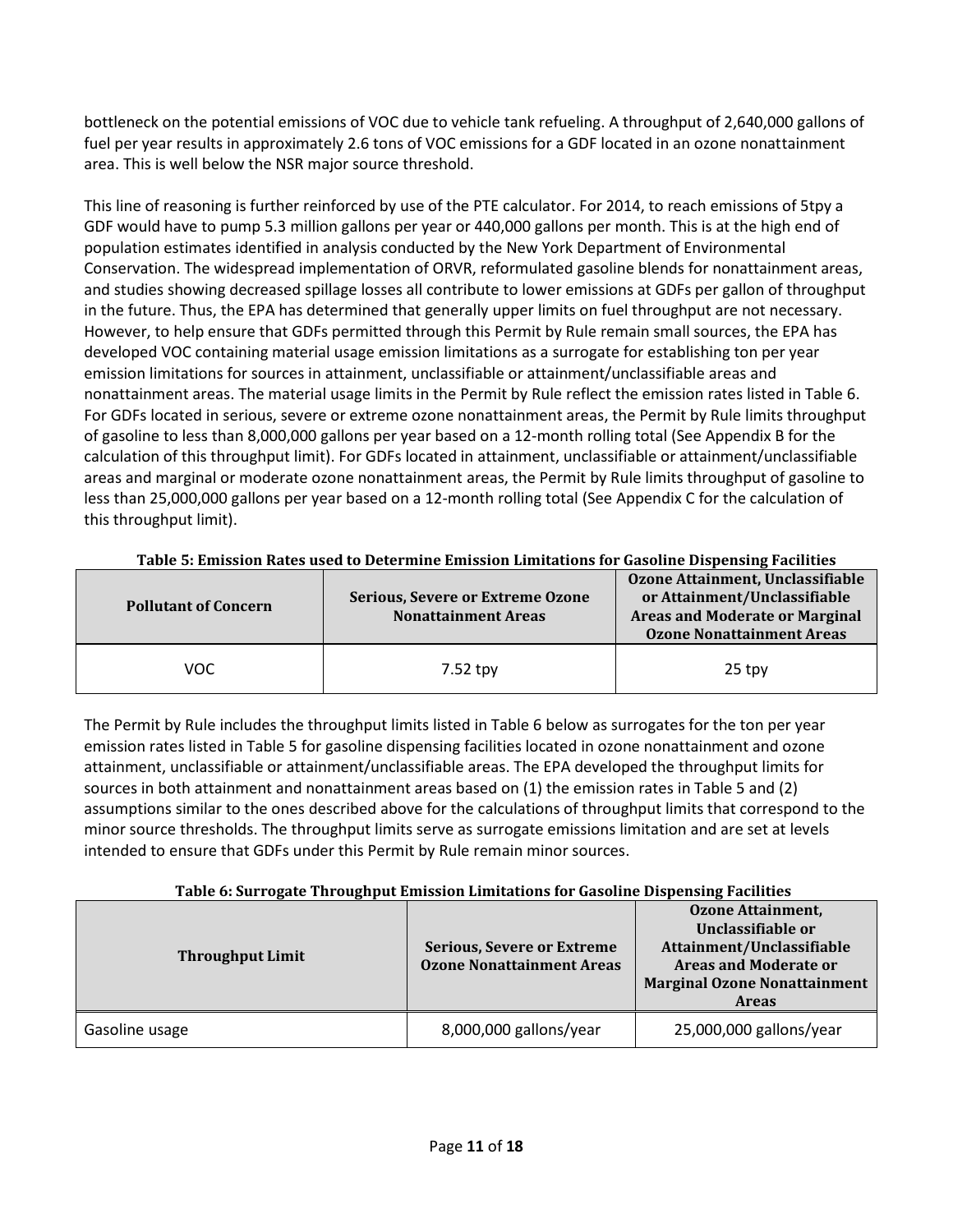### **5.2 Emission Limitations**

Three considerations form the basis for the upper limits for the GDF Permit by Rule:

- 1. Are there any EPA regulation-based emission limitations?
- 2. Where do state programs establish eligibility limits?
- 3. Is there a natural ceiling on the amount of gasoline a single GDF can dispense?

### *5.2.1 EPA Regulation-Based Emission Limitations*

There are no EPA regulations-based emission limitations for GDFs in any NSPS or NESHAP regulations. If a source were to have potential emissions at or above major source levels (100 tpy of VOC), then a Title V permit would be necessary. However, it is unlikely for a GDF to have potential VOC emissions that would require a Title V permit. The amount of fuel throughput corresponding to 100 tpy of potential emissions (Title V major source levels) far exceeds the reasonable capacity of even the largest GDFs to accommodate the vehicular and tanker truck traffic in and out of the refueling facility. The EPA also considered writing the Permit by Rule with an upper limit on fuel throughput for GDFs located in ozone nonattainment areas. The EPA determined that an upper limit on fuel throughput (or surrogate emissions limitations) for these GDFs is not necessary for most areas, but included one for serious and above ozone nonattainment areas as extra air quality protection.

In order to ensure that a GDF Permit by Rule would not be a Title V major source because it was a major source of hazardous air pollutants (HAP), the EPA examined the HAP content of the VOC emissions. The emission levels at which a new or modified source becomes a major source of HAP are 10 tpy for a single HAP or 25 tpy for any combination of HAPs. The EPA tested the HAP content in the vapor of normal gasoline,<sup>13</sup> and determined that a single HAP in gasoline vapor was present at an average of 1.6% by weight and a maximum of 4.4% by weight. Total HAPs were present in gasoline vapor at an average of 4.8% by weight and a maximum of 11% by weight. Material Safety Data Sheets for typical gasoline blends were evaluated and it was determined that single HAPs are present in liquid fuels at an average concentration of 25% and total HAPs are present in liquid fuels at an average concentration of 65%. The EPA used this HAP content information and calculated the HAP emissions from vapor emissions and liquid spillage at GDFs, assuming that all HAPs in any liquids spilled would volatize completely. A GDF is not a major source for HAP until the VOC emissions are above approximately 200 tpy. Therefore, there is no concern that a GDF operating under a permit by rule could be a major source of HAP emissions.

## *5.2.2 State Program Limitations*

l

<span id="page-11-0"></span>The throughput limits and emission limitations in state permits vary considerably. The Arizona general permit has a lower applicability throughput limit of 6,000,000 gallons per year and an upper limit of 13,500,000 gallons per year. The Alabama, California, and Nevada general permits that were examined have no explicit lower or upper throughput limits, but are required for all GDFs subject to Subpart CCCCCC. Linn County in the State of Iowa issues separate permits for facilities with throughputs greater than 10,000 gallons per month and facilities with throughputs greater than 100,000 gallons per month. There is no upper limit on gasoline throughput in the latter permit. New Jersey has two general permits with no lower throughput limits. The first permit has an upper throughput limit of 120,000 gallons per year and the second permit has an upper throughput limit of 6,000,000 gallons per year. Ohio permits have three different lower throughput limits (5,000, 10,000, and 50,000 gallons

<sup>&</sup>lt;sup>13</sup> US EPA, OAQPS, "Gasoline Distribution Industry (Stage 1) - Background Information for Proposed Standards," EPA-453/R-94-002a, January 1994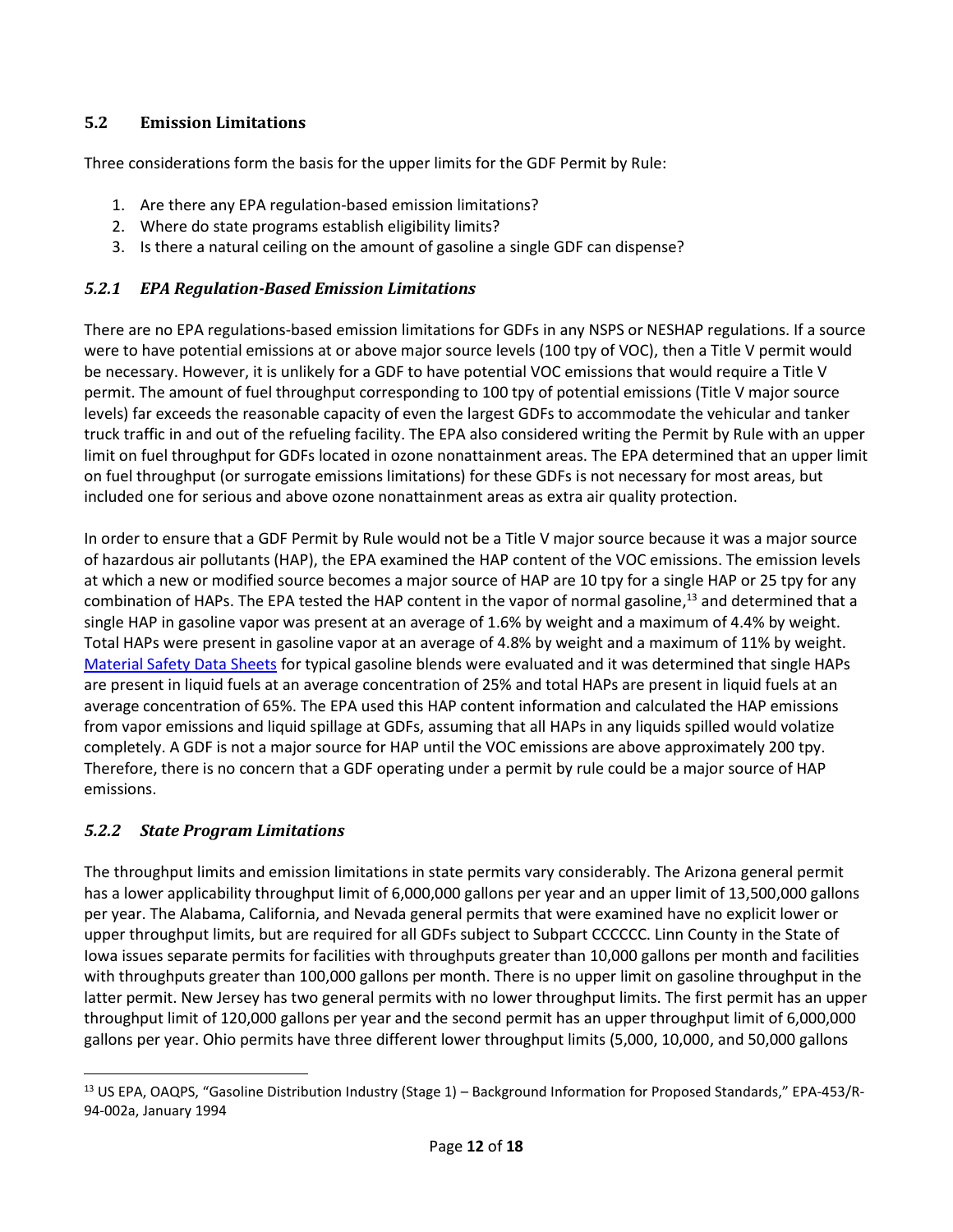per month) depending on the county of location and if the facility has Stage I or Stage II controls installed. There is no upper limit on gasoline throughput in the Ohio permits. The State of Oregon has two general permits for gas dispensing facilities. Their throughput limits vary depending upon the attainment status of the county in which the GDF is located. One permit has a lower limit of 10,000 gallons per month and an upper emissions limitation of 39 tpy of VOC and applies to GDFs using Stage 1 recovery. The other permit applies to facilities in specific nonattainment counties that dispense greater than 600,000 gallons of gasoline per year. The only commonality noticed in the lower and upper thresholds in state permits is that some of the state permits follow the limits in NESHAP Subpart CCCCCC of 10,000 and 100,000 gallons per month. States with no ozone nonattainment areas tended to have no upper limits on throughput, while urbanized states set upper throughput limits or emissions limitations in their general permits. Table 5 shows the limits imposed by GDF permits for the states reviewed.

| <b>State</b> | <b>Lower Gasoline</b><br><b>Throughput Limits</b> | <b>Upper Gasoline</b><br><b>Throughput Limits</b> | <b>Upper Pollutant</b><br><b>Emission</b><br>Limitations | <b>Special</b><br><b>Requirements</b> |
|--------------|---------------------------------------------------|---------------------------------------------------|----------------------------------------------------------|---------------------------------------|
| Alabama      | None*                                             | N/A                                               | N/A                                                      |                                       |
| Arizona      | 6,000,000 gallons/year                            | 13,850,000 gallons/year                           | N/A                                                      |                                       |
| California   | None*                                             | N/A                                               | N/A                                                      |                                       |
| lowa         | 10,000 gallons/month                              | 100,000 gallons/month                             | N/A                                                      |                                       |
| lowa         | 100,000 gallons/month                             | None                                              | N/A                                                      |                                       |
| New Jersey   | N/A                                               | 120,000 gallons/year                              | 0.74 tons VOC/year                                       | Using only Stage I<br>vapor recovery  |
| New Jersey   | N/A                                               | 6,000,000 gallons/year                            | 1.8 tons VOC/year                                        | Using Stage II vapor<br>recovery      |
| Nevada       | None*                                             | N/A                                               | N/A                                                      |                                       |
| Ohio         | 5,000 gallons/month                               | < 10,000 gallons/month                            | N/A                                                      | Stage I vapor recovery                |
| Ohio         | 10,000 gallons/month                              | <50,000 gallons/month                             | N/A                                                      | Stage II vapor recovery               |
| Ohio         | 50,000 gallons/month                              | N/A                                               | N/A                                                      | Stage II vapor recovery               |
| Oregon       | $\geq$ 10,000 gallons/month                       | N/A                                               | 39 tons VOC/year                                         | Subject to Stage I<br>vapor recovery  |
| Oregon       | $\geq 600,000$ gallons/year                       | 25,100,000 gallons/year                           | 39 tons VOC/year                                         | Subject to Stage II<br>vapor recovery |

 **Table 5: State GDF Permit Limits and Limitations**

\* Permit required for all GDFs subject to 40 CFR 63, Subpart CCCCCC.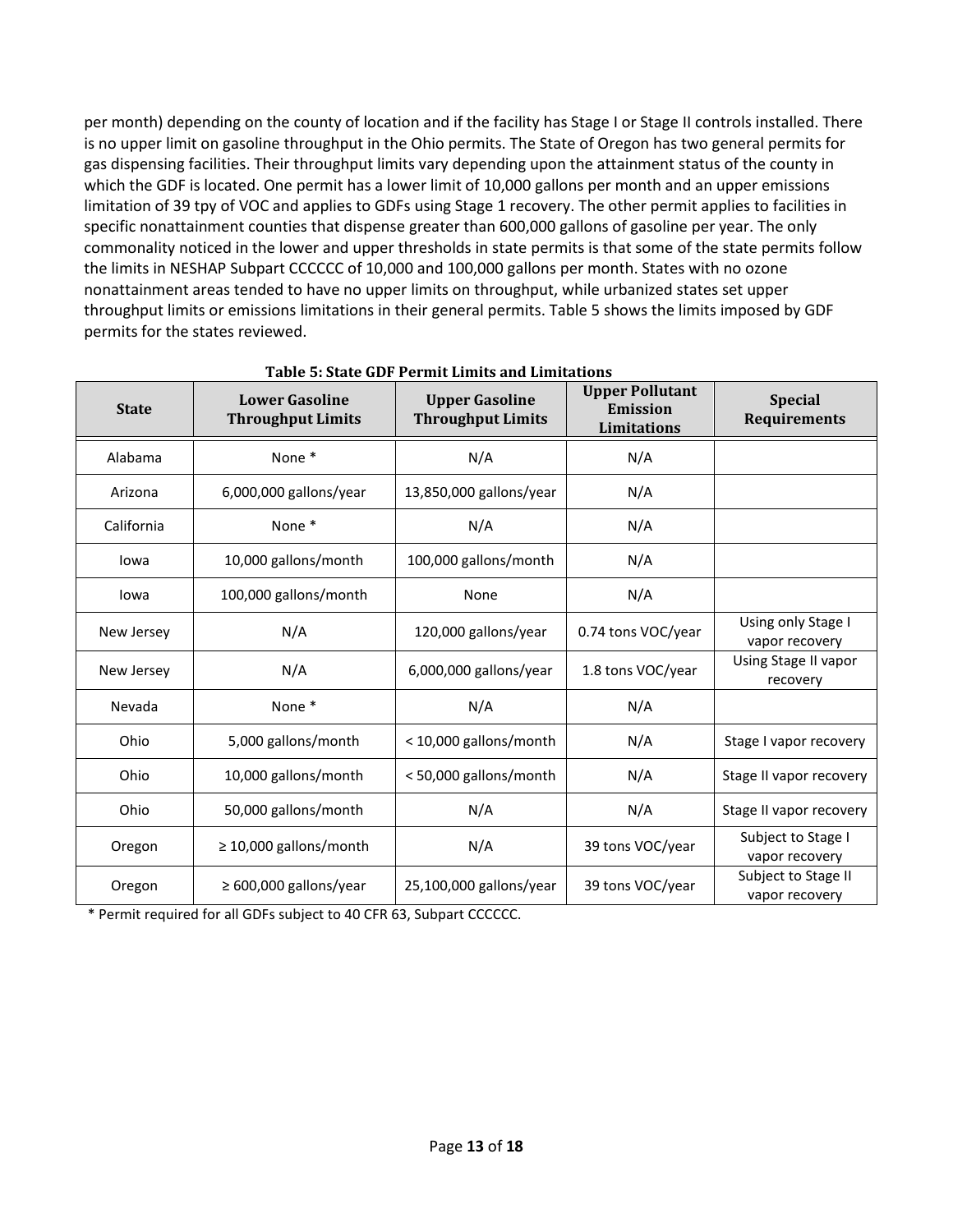## **References:**

<span id="page-13-0"></span>40 CFR 49.1 – 40 CFR 49.173, Indian Country Air Quality Planning and Management. <http://www.gpo.gov/fdsys/pkg/CFR-2011-title40-vol1/pdf/CFR-2011-title40-vol1-part49.pdf>

40 CFR 52.21, Prevention of Significant Deterioration of Air Quality. <http://www.gpo.gov/fdsys/pkg/CFR-2007-title40-vol3/xml/CFR-2007-title40-vol3-sec52-21.xml>

40 CFR Part 63, Subpart CCCCCC, National Emission Standards for Hazardous Air Pollutants for Gasoline Dispensing Facilities.

<http://www.epa.gov/ttnatw01/gasdist/gasdispg.html>

Alabama, Department of Environmental Management, Air Permit Application for Gasoline Dispensing Facilities. <http://adem.alabama.gov/DeptForms/Form197.pdf>

AP 42, Fifth Edition, Compilation of Air Pollutant Emission Factors, Volume 1: Stationary Point and Area Sources, U.S. Environmental Protection Agency. <http://www.epa.gov/ttnchie1/ap42/>

[Arizona](#page-1-0), Pima County Dept. of Environmental Quality, "General Air Quality Operating Permit for NESHAP Gasoline Dispensing Facilities." <http://www.deq.pima.gov/permits/PDF/GDF/GDF.pdf>

California Environmental Protection Agency, Air Resources Board, "CP-206 - Certification Procedure for Vapor Recovery Systems at Gasoline Dispensing Facilities Using Aboveground Storage Tanks." <http://www.arb.ca.gov/regact/2007/ast07/ast07.htm> and <http://www.arb.ca.gov/regact/2007/ast07/frocp206.pdf>

[California,](#page-1-1) San Diego Air Pollution Control District, Equipment Specific Permitting Guidelines, Gasoline Dispensing Facilities." [http://www.sdapcd.org/permits/EquipGuide/gasoline\\_dispensing.pdf](http://www.sdapcd.org/permits/EquipGuide/gasoline_dispensing.pdf)

Federal Register, U.S. Environmental Protection Agency, Vol. 76, No. 127, July 1, 2011, Pages 38748-38808, "Review of New Sources and Modifications in Indian Country; Final Rule." <http://www.gpo.gov/fdsys/pkg/FR-2011-07-01/html/2011-14981.htm>

Glenn Passavant, U.S. Environmental Protection Agency, Office of Transportation and Air Quality, Memorandum to Public Docket EPA-HQ-OAR-2010-1076, Updated Data for ORVR Widespread Use Assessment, 2012.

[Iowa,](#page-1-2) Linn County Public Health Air Quality General Permit for a Large Gasoline Dispensing Facility. <http://www.linncleanair.org/Content/Regulations/Requirements-for-Gasoline-Dispensing-Facilities.aspx>

Material Safety Data Sheets for Commercial Gasolines. http://www.docs.citgo.com/msds\_pi/UNLEAD.pdf [http://www.mcohio.org/services/risk/docs/MSDS\\_for\\_Gasoline.pdf](http://www.mcohio.org/services/risk/docs/MSDS_for_Gasoline.pdf) and [http://www.valero.com/V\\_MSDS/002%20-%20UNLEADED%20GASOLINE.pdf](http://www.valero.com/V_MSDS/002%20-%20UNLEADED%20GASOLINE.pdf)

[Nevada,](#page-11-0) Division of Environmental Protection, Class IV Operating Permit for Gasoline Dispensing Facilities. <http://ndep.nv.gov/baqp/technical/class4.html>

[New Jersey](#page-1-3), Dept. of Environmental Protection, "General Permit Storage and Transfer of Service Station Fuels Using Only Stage 1 Vapor Recovery." <http://www.nj.gov/dep/aqpp/downloads/general/GP-014.pdf> and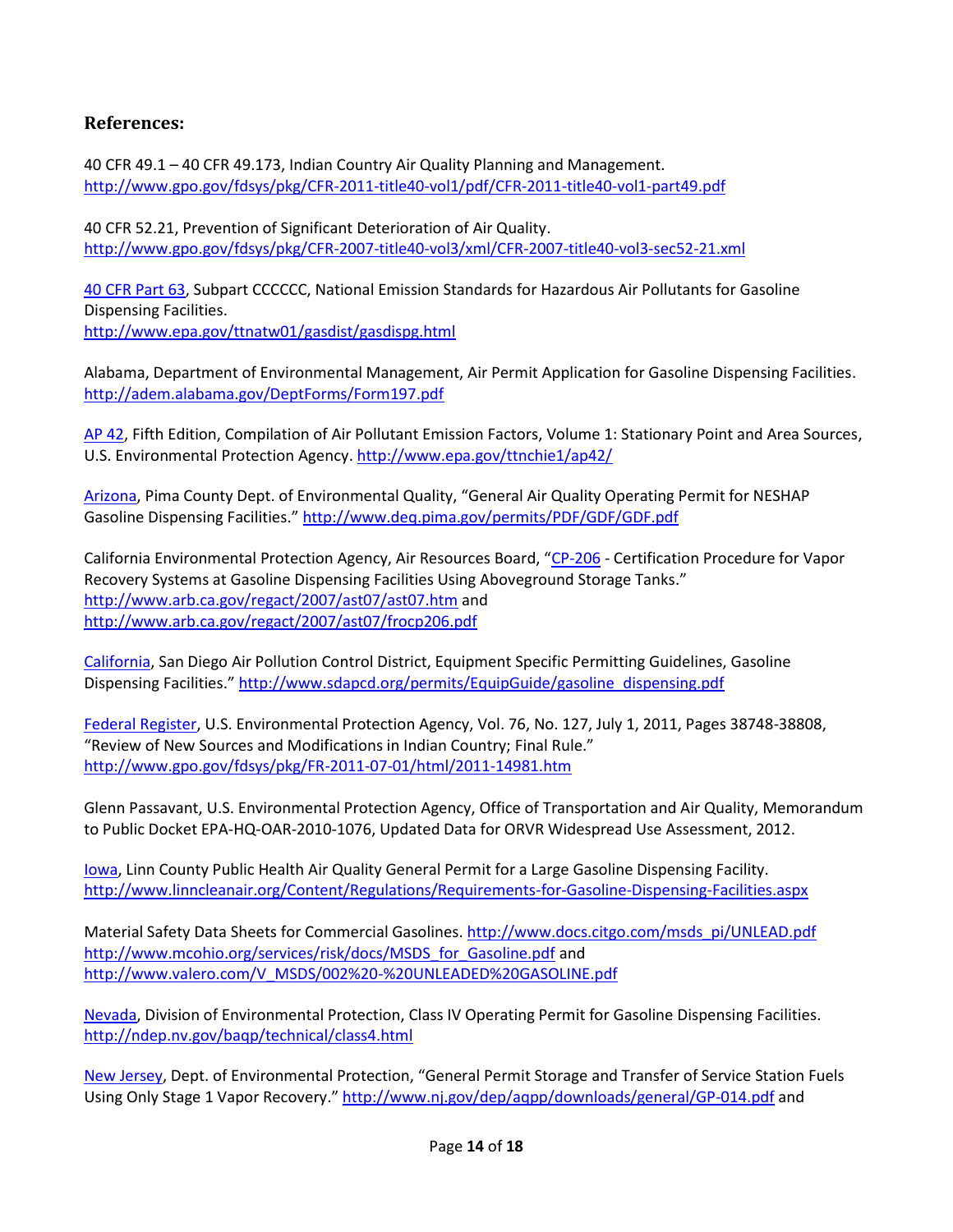"General Permit Storage and Transfer of Service Station Fuels at Gasoline Dispensing Facilities." <http://www.nj.gov/dep/aqpp/downloads/general/GP004.pdf>

[Ohio](#page-1-4) Environmental Protection Agency. <http://www.epa.ohio.gov/dapc/engineer/stgtc.aspx>

[Oregon](#page-1-5) Dept. of Environmental Quality. <http://www.deq.state.or.us/aq/permit/acdp/general.htm>

U.S. Environmental Protection Agency, "Summary of Regulations Controlling Emissions from Gasoline Dispensing Facilities (GDF)." <http://www.epa.gov/ttn/atw/area/gdfb.pdf>

U.S. Environmental Protection Agency, Office of Air Quality Planning and Standards, "Gasoline Distribution Industry (Stage 1) – Background Information for Proposed Standards," EPA-453/R-94-002a, January 1994. [http://nepis.epa.gov/Exe/ZyNET.exe/2000H4F5.TXT?ZyActionD=ZyDocument&Client=EPA&Index=1991+Thru+19](http://nepis.epa.gov/Exe/ZyNET.exe/2000H4F5.TXT?ZyActionD=ZyDocument&Client=EPA&Index=1991+Thru+1994&Docs=&Query=&Time=&EndTime=&SearchMethod=1&TocRestrict=n&Toc=&TocEntry=&QField=&QFieldYear=&QFieldMonth=&QFieldDay=&IntQFieldOp=0&ExtQFieldOp=0&XmlQuery=&File=D%3A/zyfiles/Index%20Data/91thru94/Txt/00000015/2000H4F5.txt&User=ANONYMOUS&Password=anonymous&SortMethod=h|-&MaximumDocuments=1&FuzzyDegree=0&ImageQuality=r75g8/r75g8/x150y150g16/i425&Display=p|f&DefSeekPage=x&SearchBack=ZyActionL&Back=ZyActionS&BackDesc=Results%20page&MaximumPages=1&ZyEntry=1&SeekPage=x&ZyPURL) [94&Docs=&Query=&Time=&EndTime=&SearchMethod=1&TocRestrict=n&Toc=&TocEntry=&QField=&QFieldYea](http://nepis.epa.gov/Exe/ZyNET.exe/2000H4F5.TXT?ZyActionD=ZyDocument&Client=EPA&Index=1991+Thru+1994&Docs=&Query=&Time=&EndTime=&SearchMethod=1&TocRestrict=n&Toc=&TocEntry=&QField=&QFieldYear=&QFieldMonth=&QFieldDay=&IntQFieldOp=0&ExtQFieldOp=0&XmlQuery=&File=D%3A/zyfiles/Index%20Data/91thru94/Txt/00000015/2000H4F5.txt&User=ANONYMOUS&Password=anonymous&SortMethod=h|-&MaximumDocuments=1&FuzzyDegree=0&ImageQuality=r75g8/r75g8/x150y150g16/i425&Display=p|f&DefSeekPage=x&SearchBack=ZyActionL&Back=ZyActionS&BackDesc=Results%20page&MaximumPages=1&ZyEntry=1&SeekPage=x&ZyPURL) [r=&QFieldMonth=&QFieldDay=&IntQFieldOp=0&ExtQFieldOp=0&XmlQuery=&File=D%3A\zyfiles\Index%20Data](http://nepis.epa.gov/Exe/ZyNET.exe/2000H4F5.TXT?ZyActionD=ZyDocument&Client=EPA&Index=1991+Thru+1994&Docs=&Query=&Time=&EndTime=&SearchMethod=1&TocRestrict=n&Toc=&TocEntry=&QField=&QFieldYear=&QFieldMonth=&QFieldDay=&IntQFieldOp=0&ExtQFieldOp=0&XmlQuery=&File=D%3A/zyfiles/Index%20Data/91thru94/Txt/00000015/2000H4F5.txt&User=ANONYMOUS&Password=anonymous&SortMethod=h|-&MaximumDocuments=1&FuzzyDegree=0&ImageQuality=r75g8/r75g8/x150y150g16/i425&Display=p|f&DefSeekPage=x&SearchBack=ZyActionL&Back=ZyActionS&BackDesc=Results%20page&MaximumPages=1&ZyEntry=1&SeekPage=x&ZyPURL) [\91thru94\Txt\00000015\2000H4F5.txt&User=ANONYMOUS&Password=anonymous&SortMethod=h|-](http://nepis.epa.gov/Exe/ZyNET.exe/2000H4F5.TXT?ZyActionD=ZyDocument&Client=EPA&Index=1991+Thru+1994&Docs=&Query=&Time=&EndTime=&SearchMethod=1&TocRestrict=n&Toc=&TocEntry=&QField=&QFieldYear=&QFieldMonth=&QFieldDay=&IntQFieldOp=0&ExtQFieldOp=0&XmlQuery=&File=D%3A/zyfiles/Index%20Data/91thru94/Txt/00000015/2000H4F5.txt&User=ANONYMOUS&Password=anonymous&SortMethod=h|-&MaximumDocuments=1&FuzzyDegree=0&ImageQuality=r75g8/r75g8/x150y150g16/i425&Display=p|f&DefSeekPage=x&SearchBack=ZyActionL&Back=ZyActionS&BackDesc=Results%20page&MaximumPages=1&ZyEntry=1&SeekPage=x&ZyPURL) [&MaximumDocuments=1&FuzzyDegree=0&ImageQuality=r75g8/r75g8/x150y150g16/i425&Display=p|f&DefSe](http://nepis.epa.gov/Exe/ZyNET.exe/2000H4F5.TXT?ZyActionD=ZyDocument&Client=EPA&Index=1991+Thru+1994&Docs=&Query=&Time=&EndTime=&SearchMethod=1&TocRestrict=n&Toc=&TocEntry=&QField=&QFieldYear=&QFieldMonth=&QFieldDay=&IntQFieldOp=0&ExtQFieldOp=0&XmlQuery=&File=D%3A/zyfiles/Index%20Data/91thru94/Txt/00000015/2000H4F5.txt&User=ANONYMOUS&Password=anonymous&SortMethod=h|-&MaximumDocuments=1&FuzzyDegree=0&ImageQuality=r75g8/r75g8/x150y150g16/i425&Display=p|f&DefSeekPage=x&SearchBack=ZyActionL&Back=ZyActionS&BackDesc=Results%20page&MaximumPages=1&ZyEntry=1&SeekPage=x&ZyPURL) [ekPage=x&SearchBack=ZyActionL&Back=ZyActionS&BackDesc=Results%20page&MaximumPages=1&ZyEntry=1](http://nepis.epa.gov/Exe/ZyNET.exe/2000H4F5.TXT?ZyActionD=ZyDocument&Client=EPA&Index=1991+Thru+1994&Docs=&Query=&Time=&EndTime=&SearchMethod=1&TocRestrict=n&Toc=&TocEntry=&QField=&QFieldYear=&QFieldMonth=&QFieldDay=&IntQFieldOp=0&ExtQFieldOp=0&XmlQuery=&File=D%3A/zyfiles/Index%20Data/91thru94/Txt/00000015/2000H4F5.txt&User=ANONYMOUS&Password=anonymous&SortMethod=h|-&MaximumDocuments=1&FuzzyDegree=0&ImageQuality=r75g8/r75g8/x150y150g16/i425&Display=p|f&DefSeekPage=x&SearchBack=ZyActionL&Back=ZyActionS&BackDesc=Results%20page&MaximumPages=1&ZyEntry=1&SeekPage=x&ZyPURL) [&SeekPage=x&ZyPURL](http://nepis.epa.gov/Exe/ZyNET.exe/2000H4F5.TXT?ZyActionD=ZyDocument&Client=EPA&Index=1991+Thru+1994&Docs=&Query=&Time=&EndTime=&SearchMethod=1&TocRestrict=n&Toc=&TocEntry=&QField=&QFieldYear=&QFieldMonth=&QFieldDay=&IntQFieldOp=0&ExtQFieldOp=0&XmlQuery=&File=D%3A/zyfiles/Index%20Data/91thru94/Txt/00000015/2000H4F5.txt&User=ANONYMOUS&Password=anonymous&SortMethod=h|-&MaximumDocuments=1&FuzzyDegree=0&ImageQuality=r75g8/r75g8/x150y150g16/i425&Display=p|f&DefSeekPage=x&SearchBack=ZyActionL&Back=ZyActionS&BackDesc=Results%20page&MaximumPages=1&ZyEntry=1&SeekPage=x&ZyPURL)

U.S. Environmental Protection Agency, "Guidance on Removing Stage II Gasoline Vapor Control Programs from State Implementation Plans and Assessing Comparable Measures," EPA-457/B-12-001, August 7, 2012. <http://www.epa.gov/glo/pdfs/20120807guidance.pdf>

Western States Petroleum Association, "Underground Storage Tank Vent Line Emissions from Retail Gasoline Outlets," AV-FR-92-01-204R2, May 1994.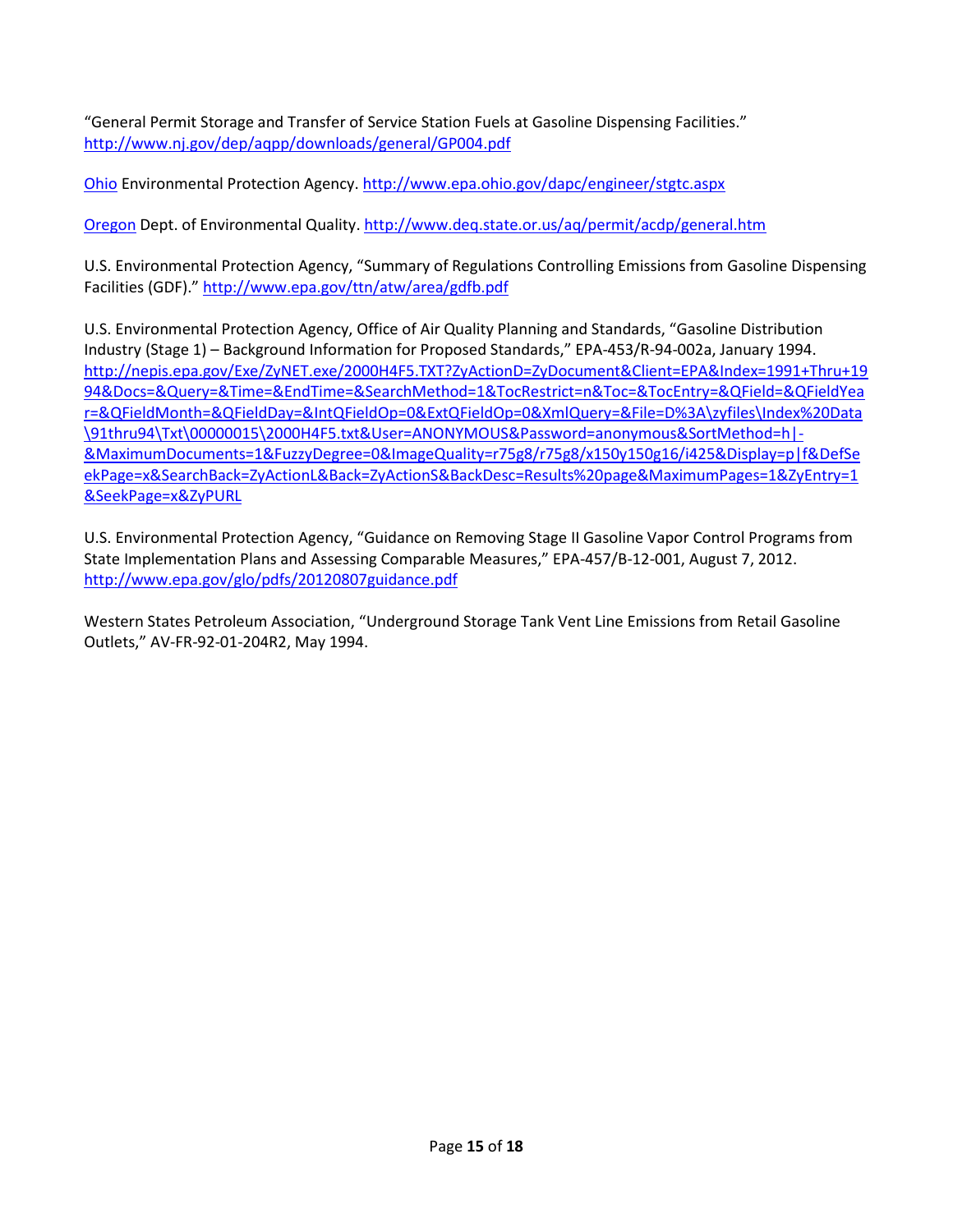## **Appendix A: Emissions Calculations for Lower Throughput Thresholds for GDFs for 2014**

**Key for Calculations:**

| Abbreviation | <b>Description</b>                                                               | <b>VOC</b><br>Emission<br>Factor<br>(lbs/1,000<br>gallons) |
|--------------|----------------------------------------------------------------------------------|------------------------------------------------------------|
| <b>STF</b>   | <b>Storage Tank Filling Losses</b>                                               | 0.30                                                       |
| <b>STB</b>   | <b>Storage Tank Breathing Losses</b>                                             | 0.25                                                       |
| DIS-A        | Dispensing Losses - Attainment, Unclassifiable or Attainment/Unclassifiable Area | 1.91                                                       |
| DIS-NA       | Dispensing Losses - Nonattainment Area                                           | 1.33                                                       |
| ТP           | Gasoline Throughput (gallons/year)                                               | NA                                                         |
| <b>CF</b>    | Conversion Factor (1 ton/2,000 lbs)                                              | 1/2,000                                                    |
| EF           | <b>Emission Factor</b>                                                           |                                                            |

Note: Calculations are done for the year 2014. The EF for dispensing losses is dependent upon year and location. Assume worst case scenario storage tank breathing losses of 0.25 lb/1,000 gallons.

#### **Attainment, Unclassifiable or Attainment/Unclassifiable Area: Lower Gasoline Throughput Threshold:**

| <b>VOC Emissions</b> <sub>STF</sub> | $= TP$ STE X $E$ FSTE X $CF$<br>$=$ 4,016,000 (gallons/year) x 0.30/1,000 (lbs/gallon) x 1/2,000 (ton/lb)<br>$= 0.6024$ tpy VOC                       |
|-------------------------------------|-------------------------------------------------------------------------------------------------------------------------------------------------------|
| <b>VOC Emissions</b> <sub>STB</sub> | $= TPSTB$ x $EFSTB$ x $CF$<br>$=$ 4,016,000 (gallons/year) x 0.25/1,000 (lbs/gallon) x 1/2,000 (ton/lb)<br>$= 0.502$ tpy VOC                          |
| <b>VOC Emissions</b> DIS-A          | $=$ TP <sub>DIS-A</sub> x EF <sub>DIS-A</sub> x CF<br>$= 4,016,000$ (gallons/year) x 1.91/1,000 (lbs/gallon) x 1/2,000 (ton/lb)<br>$=$ 3.8353 tpy VOC |

Total VOC Emissions = 4.94 tpy

### **Nonattainment Area: Lower Gasoline Throughput Threshold:**

| <b>VOC Emissions</b> <sub>STF</sub> | $=$ TP <sub>STE</sub> $\times$ EF <sub>STE</sub> $\times$ CF<br>$= 2,105,000$ (gallons/year) x 0.30/1,000 (lb/gallon) x 1/2,000 (ton/lb)<br>$= 0.3158$ tpy VOC |
|-------------------------------------|----------------------------------------------------------------------------------------------------------------------------------------------------------------|
| <b>VOC Emissions</b> <sub>STB</sub> | $= TPSTB$ x $EFSTB$ x $CF$<br>$= 2,105,000$ (gallons/year) x 0.25/1,000 (lb/gallon) x 1/2,000 (ton/lb)<br>$= 0.263$ tpy VOC                                    |
| <b>VOC Emissions</b> DIS-NA         | $= TP_{DIS-A} \times EF_{DIS-NA} \times CF$<br>$= 2,105,000$ (gallons/year) x 1.33/1,000 (lb/gallon) x 1/2,000 (ton/lb)<br>$= 1.40$ tpy VOC                    |

Total VOC Emissions = 1.98 tpy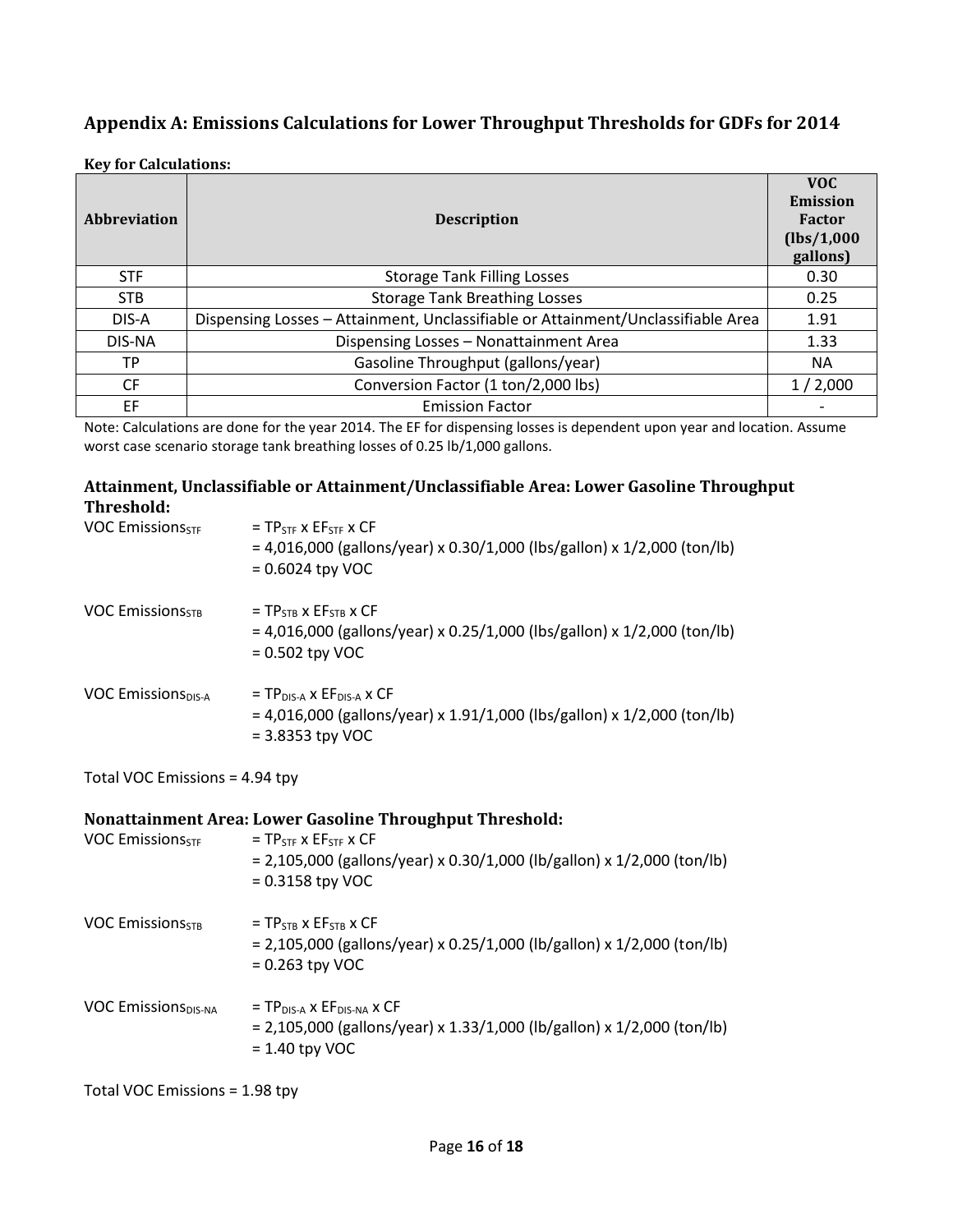# **Appendix B: Emissions Calculations for Upper Throughput Limitation for GDFs in Serious, Severe and Extreme Nonattainment Areas for 2014**

#### **Key for Calculations:**

| <b>Abbreviation</b> | <b>Description</b>                     | <b>VOC Emission Factor</b><br>$(lbs/1,000$ gallons) |
|---------------------|----------------------------------------|-----------------------------------------------------|
| <b>STF</b>          | <b>Storage Tank Filling Losses</b>     | 0.30                                                |
| <b>STB</b>          | <b>Storage Tank Breathing Losses</b>   | 0.25                                                |
| DIS-NA              | Dispensing Losses - Nonattainment Area | 1.33                                                |
| ТP                  | Gasoline Throughput (gallons/year)     | <b>NA</b>                                           |
| CF                  | Conversion Factor (1 ton/2,000 lbs)    | 1/2,000                                             |
| ΕF                  | <b>Emission Factor</b>                 |                                                     |

Note: Calculations are done for the year 2014. The EF for dispensing losses is dependent upon year and location. Assume worst case scenario storage tank breathing losses of 0.25 lb/1,000 gallons.

#### **Nonattainment Area: Lower Gasoline Throughput Threshold:**

| <b>VOC Emissions</b> <sub>STF</sub> | $= TP_{STF}$ x $EF_{STF}$ x CF<br>$= 8,000,000$ (gallons/year) x 0.30/1,000 (lbs/gallon) x 1/2,000 (ton/lb)<br>$= 1.2$ tpy VOC                     |
|-------------------------------------|----------------------------------------------------------------------------------------------------------------------------------------------------|
| <b>VOC EmissionSSTR</b>             | $= TPSTB$ x $EFSTB$ x $CF$<br>$= 8,000,000$ (gallons/year) x 0.25/1,000 (lbs/gallon) x 1/2,000 (ton/lb)<br>$= 1.0$ tpy VOC                         |
| <b>VOC Emissions</b> DIS-NA         | $=$ TP <sub>DIS-A</sub> x EF <sub>DIS-NA</sub> x CF<br>= 8,000,000 (gallons/year) x 1.33/1,000 (lbs/gallon) x 1/2,000 (ton/lb)<br>$= 5.32$ tpy VOC |

Total VOC Emissions = 7.52 tpy